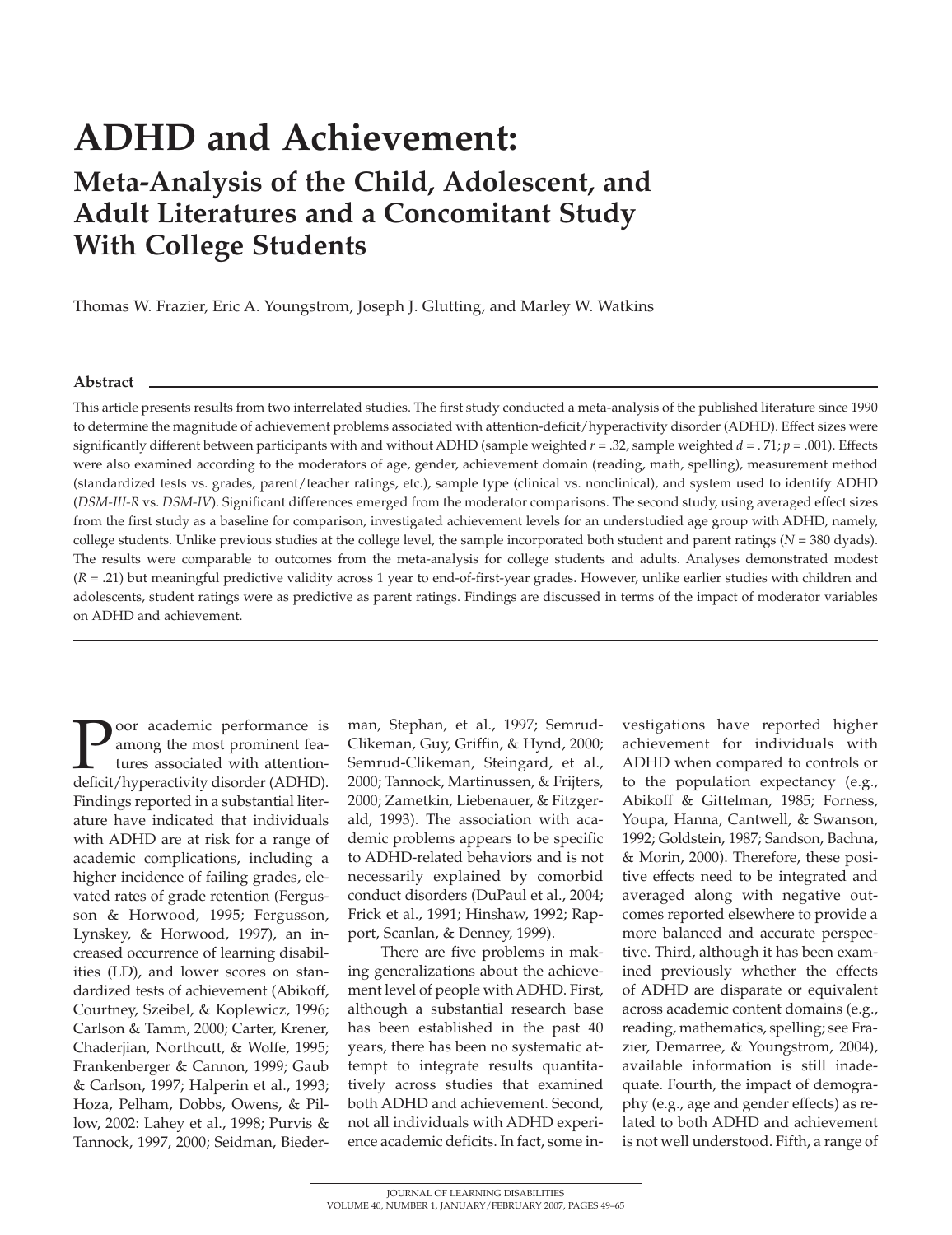other methodological issues need to be considered that could serve to moderate outcomes (e.g., evaluation of attainment and progress through the use of results from standardized tests vs. parent/teacher rating scales or the use of nominal measures of scholastic performance, such as grade retention rates).

With respect to age, academic problems appear to extend beyond childhood, being also of consequence for adolescents, college students, and adults who either were first diagnosed with ADHD during childhood or for whom symptoms appeared later (Faraone, 1996; Frazier et al., 2004). For example, of 6- to 12-year-old children with ADHD who were followed for 10 to 25 years, nearly two thirds continued to manifest at least one of the disabling symptoms of ADHD (i.e., inattention, hyperactivity, impulsivity) as adolescents and adults (Gittelman, Mannuzza, Shenker, & Bonagura, 1985; G. Weiss & Hechtman, 1993). More pertinent here, adults with ADHD had obtained less formal education or lower grades while in high school (Barkley, Fischer, Smallish, & Fletcher, 2002; Mannuzza, Gittelman-Klein, Bessler, Malloy, & LaPadula, 1993).

This article presents results from two interrelated investigations. The first study evaluates the published literature and attempts to determine the presence, direction, and magnitude of achievement effects for individuals with ADHD. More specifically, the first study uses quantitative, meta-analytic procedures to interpret achievement results in terms of average effect sizes, rather than simply according to the presence or absence of significant results or the qualitative pattern of significance levels. This meta-analysis also affords an opportunity to identify how average effect sizes are moderated by the participants' age, gender, the specific academic domain under consideration, and other variables of interest. The second study takes averaged effect sizes from the first study and employs them as a baseline for comparison to investigate achievement levels for college students, who are one of the most understudied age groups with ADHD.

# **STUDY 1**

# **Method**

## *Locating Studies*

Using the key terms *ADHD, ADD, attention deficit, attention-deficit/hyperactivity disorder*, and *hyperactivity* along with each of the linking terms of *achievement, reading, math, spelling, language, grades,* and *education,* several procedures were used separately to find as many empirical studies of ADHD and achievement as possible. First, employing the aforementioned locators as well as the names of prominent investigators in the field (Barkley, Biederman, etc.), computer searches were made of the PsycINFO and MED-LINE bibliographic databases. Second, the primary sources identified in this way were examined for other references to appropriate sources.

The underlying rationale of the meta-analysis was to review the most recent literature on ADHD while simultaneously maintaining a sufficient number of studies that results would be representative and stable. The original intention was to cover studies published after 1995, spanning the years coinciding with the publication of the *Diagnostic and Statistical Manual of Mental Disorders*, fourth edition (*DSM-IV*; American Psychiatric Association, 1994). However, as the investigation proceeded, the timeline was broadened to increase the number of studies and provide more stable results. Therefore, only articles published during the last 15 years were reviewed (i. e., 1990 or after).

#### *Inclusion Criteria*

The search was limited to journal articles. Dissertations, book chapters, technical reports, and master's theses were excluded. Thus, the analysis included only peer-reviewed, empirical investigations as a means to ensure overall quality control (see Reid, Gonzalez, Nordness, Trout, & Epstein, 2004; Weisz, Weiss, Han, Granger, & Morton, 1995). The major decision rule for incorporating a study was that the investigation included individuals with ADHD and reported one or more achievement variables.

Concerning the target samples, participants were identified as having ADHD by one of the following methods:

- 1. criteria from the *Diagnostic and Statistical Manual of Mental Disorders*, third revised edition (*DSM-III*-*R*; American Psychiatric Association, 1987) or fourth edition (*DSM-IV*; American Psychiatric Association, 1994);
- 2. psychiatric/clinical diagnosis;
- 3. school assessments;
- 4. performance in the clinical range of ADHD symptomatology, as evaluated by the results of a behavior rating scale; or
- 5. currently being served in programs for individuals with ADHD.

Nearly all studies (93.5%) either included a typical control group or employed correlations to achievement criteria that obviated the need for controls. When no control group was present, and mean scores were reported (which occurred mostly in studies with adults), a control group was developed, and its mean was set to the population value ( $M = 100$ ,  $SD = 15$ , using Wechsler metric; or *M* = 0.00, *SD* = 1.0, using *z*-score metric). Similarly, because these studies  $(k = 5)$  attempted to compare participants to population expectancies, sample sizes for the control groups were imputed to 100 to approximate the population estimate (i.e., *N*) found at most age levels for individually administered tests of achievement (e.g., Anastasi & Urbina, 1997; Kamphaus, 2001; Sattler, 2001; Snelbaker, Wilkinson, Robertson, & Glutting, 2001).

Inclusion criteria went beyond standardized achievement test scores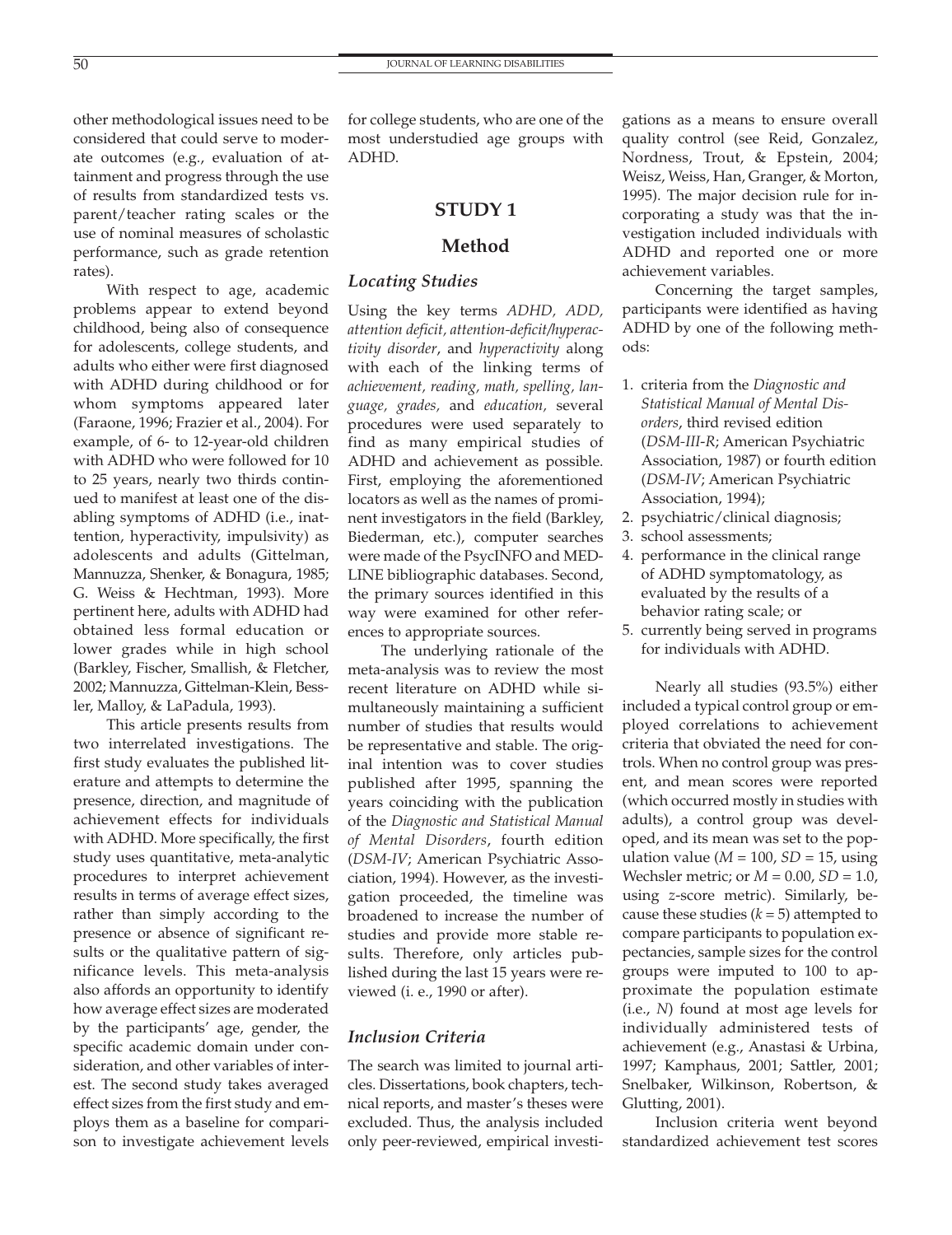and incorporated related variables that functioned as proxies for achievement (i.e., grade point average, class ranking, parent/teacher ratings of achievement, failing a grade, provision of extra tutoring, receiving special education services, obtaining a diagnosis of LD, dropping out of school, placement on academic probation while attending college, and the number of semester credits passed in college). Insufficient information was available from the majority of studies to code whether participants had received or were currently receiving treatment (e.g., medication, psychotherapy, or combinations of the two). Likewise, too few studies disaggregated results according to subtypes identified by the *DSM-IV* (American Psychiatric Association, 1994) to compare each subtype in the meta-analysis.

## *Exclusion Criteria*

Unlike school dropout, truancy and suspension or expulsion were not included, because these variables extend beyond academic competence. Furthermore, the meta-analysis did not examine preschool children or studies published prior to 1990.

The initial search yielded 109 investigations with 434 effect sizes (*M* = 3.98 effect sizes per study). Based on common meta-analytic guidelines (Cooper & Hedges, 1996; Lipsey & Wilson, 2001), several decisions were then made to remove statistical dependencies. Overlap among samples or effect sizes was the greatest threat to statistical independence. Effect sizes in a meta-analysis are assumed to be independent if no more than one effect size is reported for a given sample (Lipsey & Wilson, 2001).

Most studies in the current analysis reported several effect sizes. Therefore, in situations with multiple outcomes, an overall value was obtained by averaging across measures (e.g., reading, mathematics, spelling test scores) to yield a single effect size, which maintained each study's independence. The modal example of sta-

tistical dependence took place when a sample was followed longitudinally. In such instances, effect sizes were usually computed only for the first wave of data collection. When multiple publications were available for the first wave, studies were selected that provided the greatest amount of data (i.e., the largest sample sizes, or roughly equivalent sample sizes with more achievement measures). In several instances, researchers reported results from standardized achievement tests in one investigation (e.g., reading, mathematics, and spelling scores from the *Wide Range Achievement Test*, third edition; WRAT-3; Wilkinson, 1993), and other achievement-related data (e.g., results from parent rating scales, being retained) in another study. When this happened, both studies were included, but only nonredundant data were retained. The exception to the first-wave rule occurred for age comparisons. When the same sample was evaluated at two or more age levels (e.g., childhood and adolescence), the data were used once and coded into the age group with the smallest number of studies. In the end, every attempt was made to ensure that each study represented an independent sample. The codebook for removing redundancies is available from the senior author.

# *Evaluation of Methodological Factors*

Investigations were coded according to several domains of interest to assess whether the comparisons were statistically significant. Specifically, the influence of methodological factors was evaluated by categorizing each study according to the following variables: (a) age of participants (children, adolescents, college students, adults); (b) gender (mixed, male only, female only); (c) achievement area or type of measure (standardized reading, mathematics, and spelling achievement; parent/teacher rating scales; other interval data, such as grade point averages; and categorical outcomes, such

as being retained); (d) sample type (clinical vs. nonclinical); and (e) the *DSM* system employed (indeterminate/ none, *DSM-III*-*R*, *DSM-IV*). Effect sizes were then compared and contrasted among moderator groups using *z* tests (Lipsey & Wilson, 2001; Wolf, 1986). Likewise, a *z* test was used to evaluate whether the overall effect size was greater than zero. Coding for all studies was performed by the senior author. The second author then coded 20 studies randomly selected on all methodological characteristics to evaluate reliability. Agreement was 100% for these comparisons.

## *Calculation of Effect Sizes*

For each measure, we computed J. Cohen's (1988) standardized mean difference (*d*) along with the pooled correlation coefficient (*r*). Both effect sizes were calculated using formulas provided in Lipsey and Wilson (2001). ADHD participants were recorded as the control group, so that effect sizes (*d* and *r*) would remain positive when individuals with ADHD scored *lower* on the achievement variable. For categorical variables, Cohen's *d* was calculated by coding both variables dichotomously (e.g., ADHD =  $0$ , Control = 1; failing a grade =  $0$ , not failing a grade  $= 1$ ) and calculating the mean for the ADHD and control groups. This is mathematically equivalent to computing a chi square with 1 degree of freedom and subsequently converting chi square to *r*. Homogeneity analyses were also performed for each measure. A homogeneity analysis is analogous to an analysis of variance, in that homogeneity is the sum of squares of effect sizes about their weighted mean. The homogeneity statistic has a chisquare distribution with *k*−1 *df*, where *k* is the number of contributing effect sizes. Thus, homogeneity evaluates whether the observed effect sizes are likely to result from the sampling of one population. A statistically significant chi square suggests that the effects are not homogenous and that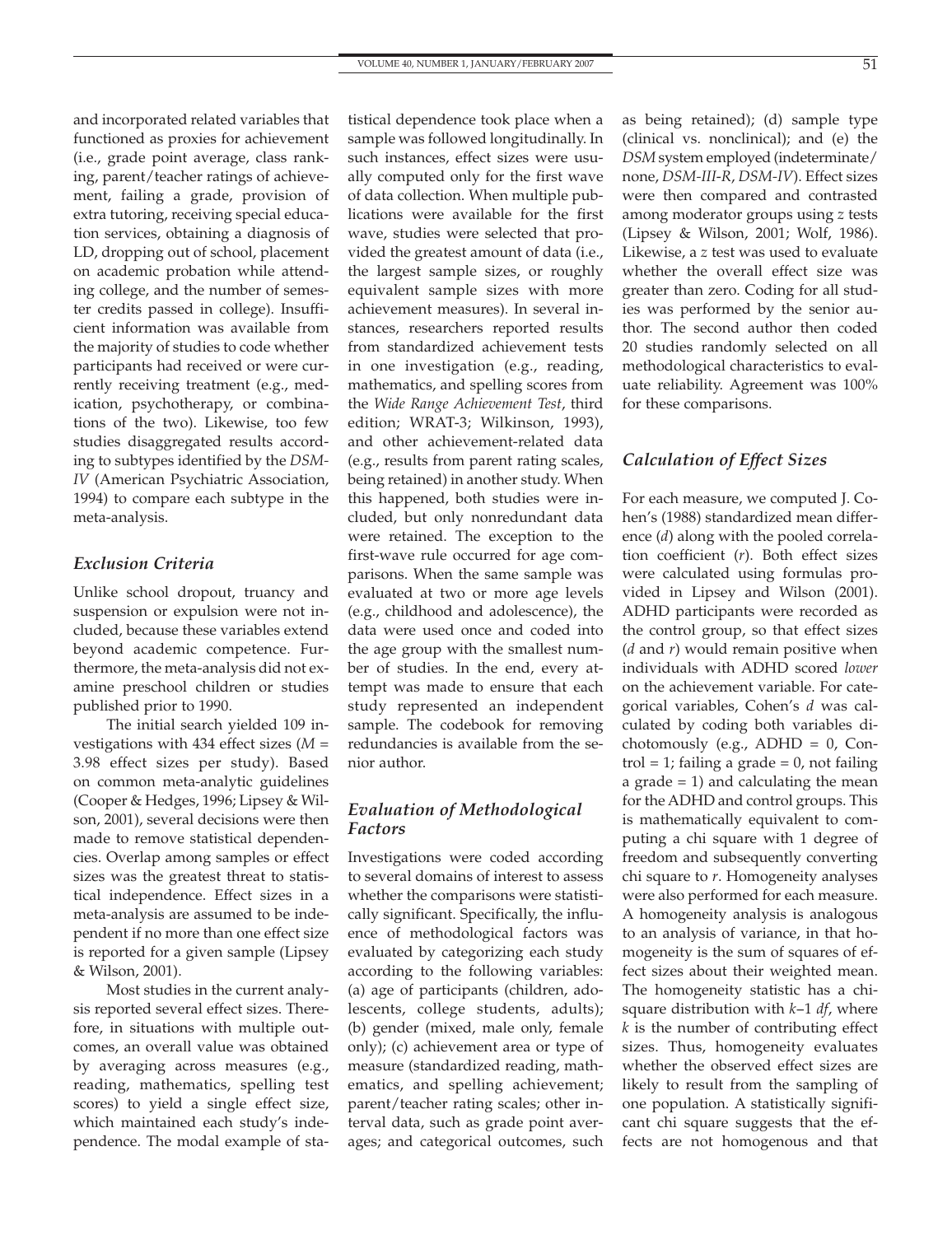they may come from more than one distribution.

## **Results**

Of the original 109 studies, 72 fulfilled all criteria for inclusion. Multiple investigations  $(k = 37)$  were excluded because of redundancies, representing 34% of the original database. Table 1 presents distinguishing features of the retained research studies. Of the included samples, 54 studies involved children, 7 evaluated adolescents, 4 examined college students, and 7 compared adults. Insufficient samples were available to analyze the results separately for college students and adults. Consequently, the two age groups were collapsed into a single group labeled *adults* (*k* = 11 studies). As Table 1 shows, the majority of studies were mixed with respect to gender  $(k = 65)$ , and only four presented results separately for male participants, and another three did so for female participants. Table 1 reveals that most investigations involved clinical samples  $(k = 66)$  rather than large heterogeneous or epidemiological samples  $(k = 6)$ . Table 1 also shows that the preponderance of studies employed either the *DSM-III-R*  $(k = 33)$  or *DSM-IV*  $(k = 18)$ criteria to identify individuals with ADHD.

The 72 studies yielded 181 nonredundant effect sizes, where only one averaged reading measure was coded per study, only one averaged mathematics measure was coded, and so on (*M* = 2.51 nonredundant effect sizes per study). The nonredundant effect sizes were themselves then averaged to produce one overall effect per study. Table 1 shows the weighted effect sizes (overall *r* and overall *d*). Interesting enough, for 3 of the 72 investigations (Hechtman et al., 2004; Sandson, Bachna, & Morin, 2000; Spencer et al., 1995), the overall effect was contrary to expectations and actually showed higher achievement for individuals with ADHD.

Table 2 presents weighted mean effect sizes, confidence intervals, and homogeneity statistics for the overall analysis, separately according to moderator groups. To determine whether individuals with ADHD generally scored lower on measures of achievement, we computed an overall weighted mean effect size *d* and used the *z* test to evaluate the statistical significance of this effect (Lipsey & Wilson, 2001; Wolf, 1986). Individuals with ADHD displayed significantly lower overall levels of achievement relative to controls, *d* = .71, *z* = 12.28, *p* = .001. According to J. Cohen (1988), a *d* of .50 represents a medium effect size, and .80 is the benchmark for a large effect size. Figure 1 presents a stem-and-leaf plot of the distribution of effect sizes for overall achievement.

Rosenthal (1991) recommended a method to test the robustness of effect sizes against sampling bias introduced by the tendency to selectively publish positive results and leave negative results in a file drawer. This method involves calculating the number of unpublished studies with null results that would be necessary to reduce the observed effect size to a level where its meaning changes. In the current case, the weighted mean effect size is unlikely to be a result of publication bias. Rosenthal's (1991) file-drawer analysis showed that 98 consecutive comparisons with effect size *d* = .00 would be needed to bring the obtained overall effect size (*d* = .71) down to *d* = .30—a small effect—and more than 158 consecutive studies with null results would be needed to reduce the mean effect size to  $d = .05$ , a negligible effect (Orwin, 1983). Finally, the overall homogeneity statistic was significant,  $\chi^2$ (71, *N* = 72) = 446.48, *p* = .001, denoting the possibility of moderator variables.

Table 3 presents data on the number of effect sizes per moderator (*k*), sample sizes contributing to each effect (*N*), and weighted mean effect sizes, *d*. Furthermore, the table shows each *d* converted to the familiar Wechsler metric  $(M = 100, SD = 15)$ . With respect to age comparisons, the table reveals that children showed a significantly

larger effect size  $(d = .75)$  than adolescents  $(d = .60)$ ,  $p = .001$ , who in turn showed a significantly larger effect size than adults ( $d = .57$ ),  $p = .001$ . Thus, children with ADHD generally obtained lower achievement than adolescents, who obtained lower achievement than adults. No significant difference was present for gender. However, an inference of equality is tenuous, because very few studies included either just male  $(k = 4)$  or just female participants  $(k = 3)$ .

The greatest disparities took place according to the achievement domain or assessment methodology. The largest effect occurred in the content area of reading  $(d = .73)$ , followed by mathematics  $(d = .67)$ , and then by spelling  $(d = .55)$ ; all three differences were statistically significant at  $p = .001$ . Effect sizes were influenced—to an extent by the type of assessment methodology. Specifically, outcomes evaluated using teacher/parent rating scales resulted in a significantly larger effect (weighted  $d = .64$ ) than outcomes obtained using either other/interval measures (e.g., grade point averages, years of education) *d* = .56, *p* = .001, and nominal measures (e.g., being retained, receiving special education services)  $d = .49$ ,  $p = .001$ . At the same time, effect sizes were larger for both reading  $(d = .73)$  and mathematics outcomes evaluated through standardized tests  $(d = .67)$  than they were for achievement outcomes evaluated through rating scales ( $d = .64$ ; all  $ps \leq$ .001).

The type of sample also affected findings. A significantly larger effect was found for large, heterogeneous, or epidemiological samples (*d* = .78) than when studies concentrated on clinical samples (*d* = .68), *p* = .001. Finally, a significantly larger effect size was obtained for studies using the *DSM-III-R* (*d* = .79) than when the current *DSM-IV* system was employed to identify individuals with ADHD  $(d = .64)$ ,  $p =$ .001.

Perhaps the most striking feature of Table 3 is the uniformity of outcomes. As the table shows, when effect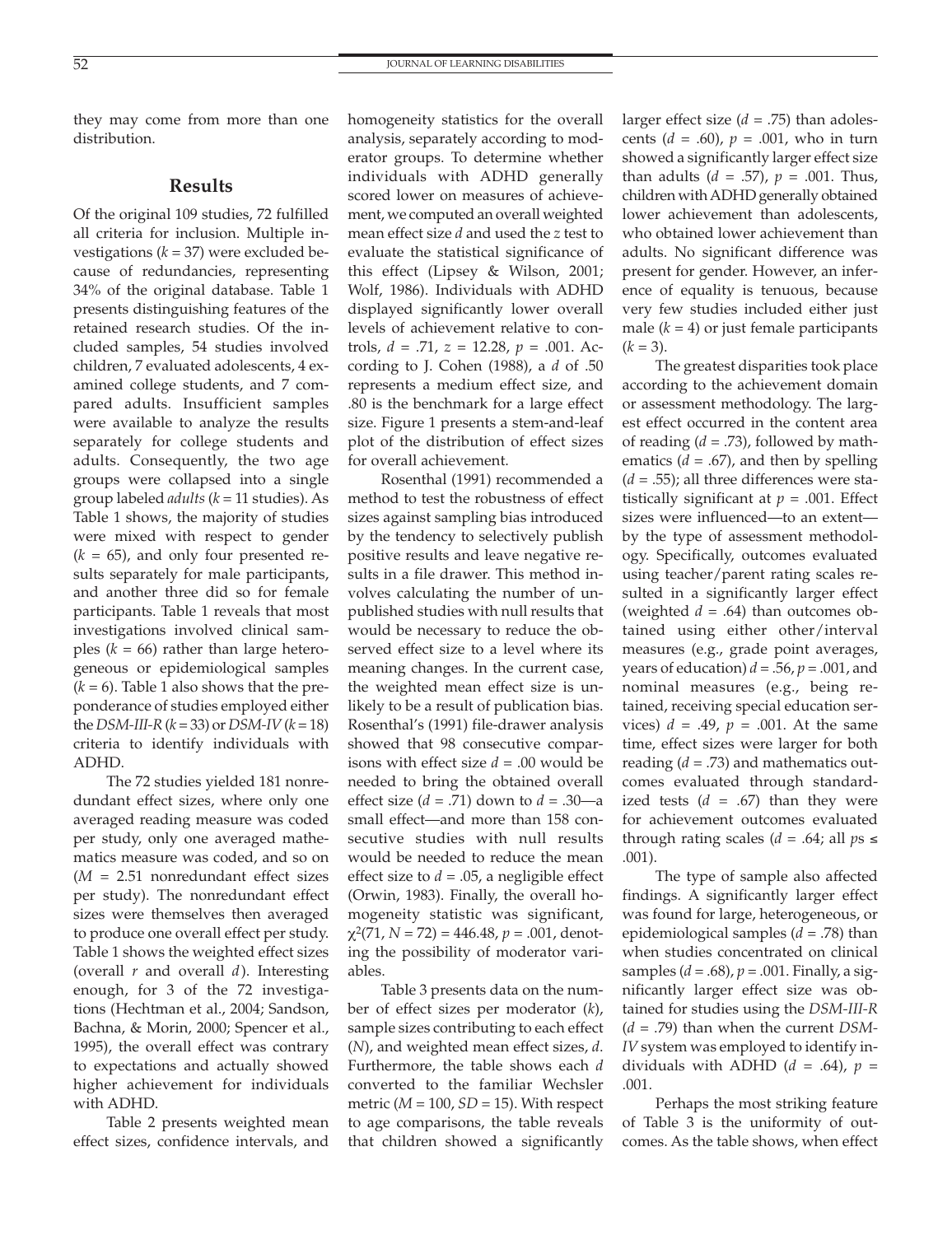## **TABLE 1**

Demographics, Selected Methodological Characteristics, and Effects Sizes of All Studies Included in the Analysis

|                                                        |      |     |        |            |                  | <b>Overall effect size</b> |       |
|--------------------------------------------------------|------|-----|--------|------------|------------------|----------------------------|-------|
| <b>Study</b>                                           | Ν    | Age | Gender | Sample     | <b>Criteria</b>  | $\boldsymbol{R}$           | D     |
| August & Garfinkel, 1993                               | 65   | Ch  | MF     | <b>CL</b>  | <b>DSM-III</b>   | 0.25                       | 0.53  |
| August et al., 1996                                    | 111  | Ao  | MF     | <b>CL</b>  | <b>DSM-III-R</b> | 0.05                       | 0.11  |
| Barkley, DuPaul, & McMurray, 1990                      | 79   | Ch  | MF     | CL         | <b>DSM-III</b>   | 0.41                       | 0.90  |
| Barkley, Fischer, et al., 1990                         | 189  | Au  | MF     | <b>CL</b>  | <b>DSM-III-R</b> | 0.33                       | 0.82  |
| Barkley et al., 1991                                   | 189  | Ch  | MF     | <b>CL</b>  | <b>DSM-III-R</b> | 0.49                       | 1.12  |
| Barkley et al., 2002                                   | 95   | Ch  | MF     | CL         | <b>DSM-III-R</b> | 0.44                       | 1.00  |
| Barry et al., 2002                                     | 66   | Ch  | MF     | <b>CL</b>  | <b>DSM-IV</b>    | 0.45                       | 1.01  |
| Benedetto & Tannock, 1999                              | 30   | Ch  | MF     | <b>CL</b>  | <b>DSM-IV</b>    | 0.35                       | 0.77  |
| Biederman et al., 1999                                 | 262  | Ch  | FO     | CL         | <b>DSM-III-R</b> | 0.30                       | 0.64  |
| Biederman, Faraone, Milberger,<br>Curtis, et al., 1996 | 218  | Ch  | MF     | CL         | <b>DSM-III-R</b> | 0.32                       | 0.72  |
| Biederman, Faraone, Milberger,<br>Guite, et al., 1996  | 237  | Ch  | MF     | <b>CL</b>  | <b>DSM-III-R</b> | 0.43                       | 0.96  |
| Biederman et al., 1993                                 | 291  | Au  | ΜF     | CL         | <b>DSM-III-R</b> | 0.23                       | 0.48  |
| Biederman et al., 1998                                 | 120  | Ao  | MF     | CL         | <b>DSM-III-R</b> | 0.34                       | 0.72  |
| Biederman et al., 1995                                 | 140  | Ch  | MF     | <b>CL</b>  | <b>DSM-III-R</b> | 0.15                       | 0.30  |
| Bonafina et al., 2000                                  | 174  | Au  | MF     | <b>CL</b>  | <b>DSM-III-R</b> | 0.32                       | 0.94  |
| Brock & Knapp, 1996                                    | 42   | Ch  | MF     | CL         | <b>DSM-IV</b>    | 0.05                       | 0.10  |
| Casey et al., 1996                                     | 162  | Ch  | MF     | CL         | I/N              | 0.32                       | 0.68  |
| N. J. Cohen et al., 2000                               | 153  | Ao  | MF     | <b>CL</b>  | <b>DSM-III-R</b> | 0.26                       | 0.60  |
|                                                        | 98   |     | MF     | CL         | I/N              | 0.39                       | 0.85  |
| Danckaerts et al., 1999                                |      | Au  |        | <b>CL</b>  | <b>DSM-III-R</b> |                            |       |
| Dewey et al., 2003                                     | 150  | Ch  | MF     |            |                  | 0.51                       | 1.22  |
| Faraone et al., 1996                                   | 298  | Ao  | MF     | <b>CL</b>  | <b>DSM-III-R</b> | 0.18                       | 0.38  |
| Faraone et al., 2002                                   | 472  | Ch  | MF     | CL         | <b>DSM-III-R</b> | 0.19                       | 0.40  |
| Faraone et al., 1998                                   | 235  | Ch  | MF     | CL         | <b>DSM-III-R</b> | 0.44                       | 1.00  |
| Fischer et al., 1990                                   | 86   | Au  | MF     | <b>CL</b>  | <b>DSM-III-R</b> | 0.47                       | 1.07  |
| Fischer et al., 1993a                                  | 169  | Ch  | MF     | CL         | <b>DSM-III-R</b> | 0.67                       | 1.95  |
| Fischer et al., 1993b                                  | 123  | Ch  | MF     | <b>CL</b>  | I/N              | 0.46                       | 1.04  |
| Frick et al., 1991                                     | 265  | Ch  | MF     | <b>CL</b>  | <b>DSM-III-R</b> | 0.23                       | 0.47  |
| Glutting et al., 2002                                  | 680  | Co  | MF     | <b>NC</b>  | <b>DSM-IV</b>    | 0.26                       | 0.55  |
| Greene et al., 1997                                    | 150  | Ch  | MF     | CL         | <b>DSM-III-R</b> | 0.38                       | 0.56  |
| Hechtman et al., 2004                                  | 134  | Ch  | MF     | <b>CL</b>  | I/N              | ?0.14                      | ?0.29 |
| Heiligenstein et al., 1999                             | 54   | Co  | MF     | CL         | <b>DSM-IV</b>    | 0.40                       | 0.90  |
| Jensen et al., 2001                                    | 284  | Au  | MF     | <b>CL</b>  | <b>DSM-IV</b>    | 0.09                       | 0.18  |
| Krane & Tannock, 2001                                  | 169  | Ch  | MF     | <b>CL</b>  | <b>DSM-IV</b>    | 0.52                       | 1.21  |
| Kroese et al., 2000                                    | 44   | Ch  | MF     | CL         | <b>DSM-IV</b>    | 0.50                       | 1.15  |
| Kuhne et al., 1997                                     | 130  | Ch  | MF     | CL         | I/N              | 0.42                       | 0.99  |
| Lahey et al., 1994                                     | 63   | Ch  | MF     | <b>CL</b>  | <b>DSM-IV</b>    | 0.33                       | 0.73  |
| Lamminmäki et al., 1995                                | 19   | Ch  | MF     | CL         | I/N              | 0.03                       | 0.06  |
| Latimer et al., 2003                                   | 174  | Au  | MF     | <b>CL</b>  | <b>DSM-III-R</b> | 0.44                       | 0.97  |
| Livingston et al., 1996                                | 139  | Ch  | MF     | <b>CL</b>  | I/N              | 0.13                       | 0.27  |
| Mahone et al., 2002                                    | 38   | Ch  | MF     | CL         | <b>DSM-IV</b>    | 0.37                       | 0.79  |
| Mannuzza et al., 1993                                  | 158  | Ch  | MF     | CL         | <b>DSM-III</b>   | 0.41                       | 0.89  |
| Marks et al., 1999                                     | 166  | Ao  | MO     | CL         | <i>DSM-III-R</i> | 0.41                       | 0.91  |
| Marshall et al., 1997                                  | 122  | Ch  | MF     | CL         | <b>DSM-III-R</b> | 0.15                       | 0.32  |
| Matochik et al., 1996                                  | 121  | Ch  | MF     | CL         | <i>DSM-III-R</i> | 0.05                       | 0.01  |
| Mayes, 2002                                            | 94   | Co  | ΜF     | CL         | I/N              | 0.34                       | 0.71  |
| Mayes et al., 2000                                     | 63   | Ch  | MF     | CL         | <b>DSM-IV</b>    | 0.11                       | 0.33  |
| Merrell & Tymms, 2001                                  | 2014 | Ch  | MF     | <b>NC</b>  | <b>DSM-IV</b>    | 0.34                       | 0.78  |
| Mitsis et al., 2000                                    | 174  | Ch  | MF     | CL         | <b>DSM-IV</b>    | 0.30                       | 0.63  |
| Molina et al., 2001                                    | 247  | Ch  | MF     | <b>NC</b>  | I/N              | 0.54                       | 1.28  |
| Morgan et al., 1996                                    | 130  | Ch  | MF     | CL         | <b>DSM-IV</b>    | 0.17                       | 0.35  |
| Muir-Broaddus et al., 2002                             | 138  | Ch  | MF     | CL         | <i>DSM-IV</i>    | 0.22                       | 0.45  |
| Nigg et al., 1998                                      | 104  | Ch  | MO     | CL         | <b>DSM-III-R</b> | 0.32                       | 0.69  |
| Pineda et al., 1999                                    | 128  | Ch  | MF     | CL         | <b>DSM-III-R</b> | 0.68                       | 1.87  |
| Rapport et al., 1999                                   | 325  | Ch  | MF     | ${\sf NC}$ | I/N              | 0.36                       | 0.76  |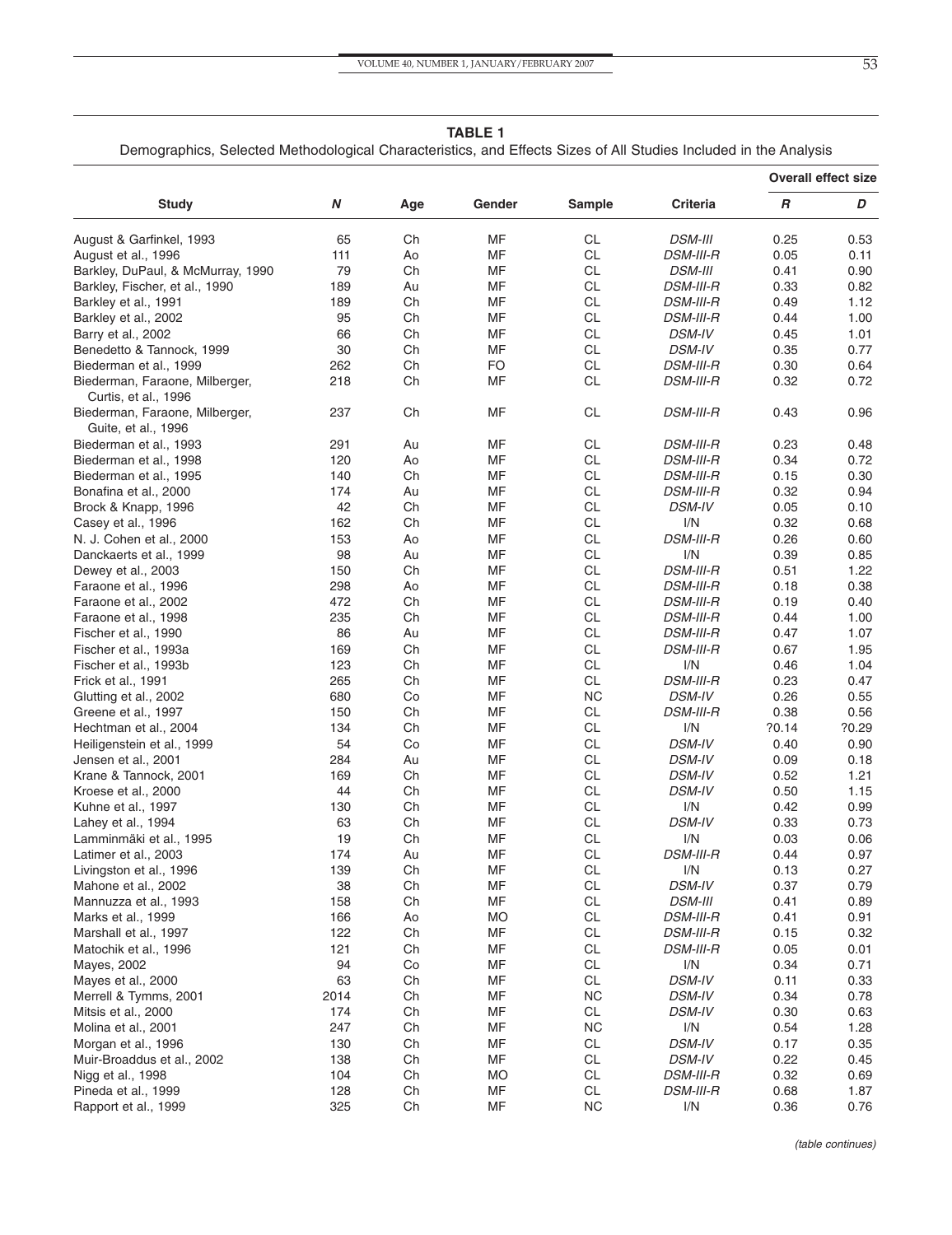#### (Table 1 continued)

|                                              |     |     |           |           |                  |                  | <b>Overall effect size</b> |
|----------------------------------------------|-----|-----|-----------|-----------|------------------|------------------|----------------------------|
| <b>Study</b>                                 | N   | Age | Gender    | Sample    | <b>Criteria</b>  | $\boldsymbol{R}$ | D                          |
| Reid et al., 1994                            | 122 | Ch  | <b>MF</b> | NC.       | I/N              | 0.41             | 0.90                       |
| Robin & Vandermay, 1996                      | 150 | Ch  | <b>MF</b> | <b>CL</b> | <b>DSM-III-R</b> | 0.76             | 2.82                       |
| Roy-Byrne et al., 1997                       | 92  | Ch  | <b>MF</b> | CL        | I/N              | 0.18             | 0.37                       |
| Rucklidge & Tannock, 2001                    | 54  | Ch  | FO        | <b>CL</b> | <b>DSM-IV</b>    | 0.46             | 0.88                       |
| Saklofske et al., 1996                       | 121 | Ch  | <b>MF</b> | <b>CL</b> | <b>DSM-III-R</b> | 0.26             | 0.61                       |
| Samuelsson et al., 2004                      | 120 | Au  | <b>MO</b> | CL        | I/N              | 0.24             | 0.50                       |
| Sandson et al., 2000                         | 158 | Ch  | <b>MF</b> | <b>CL</b> | <b>DSM-IV</b>    | $-0.14$          | $-0.29$                    |
| Schachar & Tannock, 1995                     | 36  | Ch  | <b>MO</b> | <b>CL</b> | <b>DSM-III-R</b> | 0.22             | 0.45                       |
| Schaughency et al., 1994                     | 445 | Ch  | <b>MF</b> | <b>CL</b> | <b>DSM-III</b>   | 0.10             | 0.20                       |
| Seidman, Biederman, Faraone,<br>et al., 1997 | 79  | Ch  | FO        | CL        | <b>DSM-III-R</b> | 0.36             | 0.79                       |
| Seidman et al., 2001                         | 164 | Ch  | MF        | CL.       | <b>DSM-III-R</b> | 0.57             | 1.70                       |
| Slomkowski et al., 1995                      | 122 | Ch  | <b>MF</b> | <b>CL</b> | <b>DSM-III</b>   | 0.55             | 1.30                       |
| Spencer et al., 1995                         | 123 | Au  | <b>MF</b> | <b>CL</b> | <b>DSM-III-R</b> | $-0.11$          | $-0.23$                    |
| Spinella & Miles, 2003                       | 27  | Co  | <b>MF</b> | <b>NC</b> | I/N              | 0.61             | 1.54                       |
| Tirosh et al., 1998                          | 100 | Ch  | <b>MF</b> | CL        | <b>DSM-III-R</b> | 0.21             | 0.43                       |
| Todd et al., 2002                            | 974 | Ch  | <b>MF</b> | CL        | <b>DSM-IV</b>    | 0.26             | 0.56                       |
| M. Weiss et al., 2003                        | 238 | Ao  | MF        | CL        | <b>DSM-IV</b>    | 0.36             | 0.78                       |
| Zentall et al., 1994                         | 228 | Ch  | <b>MF</b> | <b>CL</b> | I/N              | 0.31             | 0.65                       |

Note. Effect sizes generally are assumed to be independent in meta-analyses if no more than one effect size is reported for a given sample (Lipsey & Wilson, 2001). Most studies in the current analysis reported more than one effect size. In instances where multiple effects were provided, the effect sizes were averaged across achievement measures (e.g., reading, mathematics, spelling) to yield a single effect size that maintained each study's statistical independence. The harmonic sample size (N) was employed in instances where more than one effect size was reported per study and the number of participants varied across effects. Tabled values are rounded to the nearest whole number for convenient presentation. Each effect size was weighted according to sample sizes, so that more weight was given to effects from studies with larger samples (Hedges & Olkin, 1985). Ch = children; Ao = adolescents; Co = college students; Au = adults; MF = mixed male and female; FO = female only; MO = male only; CL = clinical sample; NC = nonclinical sample, such as an unselected cohort or an epidemiological assemblage; I/N = indeterminate/no criteria reported; DSM-III = Diagnostic and Statistical Manual of Mental Disorders, 3rd ed. (American Psychiatric Association, 1980); DSM-III-R = Diagnostic and Statistical Manual of Mental Disorders, 3rd revised ed. (American Psychiatric Association, 1987); DSM-IV = Diagnostic and Statistical Manual of Mental Disorders, 4th ed. (American Psychiatric Association, 1994); R = Sample weighted effect sizes presented as correlation coefficients; D = sample weighted effect sizes presented as J. Cohen's (1988) standardized mean difference.

sizes were converted to Wechsler metric, results were homogeneous. For example, sample weighted *d* values for the *DSM-III-R* (*d* = .79) versus *DSM-IV*  $(d = .64)$  comparison showed a statistically significant difference between systems,  $p = .001$ . However, when the two *d*s were converted to Wechsler metric, the discrepancy was only 2 points (88 and 90, respectively), suggesting that the differences attributable to the diagnostic criterion, though reliable, are too small to have much impact clinically. In fact, when all the effect sizes in Table 3 were converted to Wechsler metric, results ranged from a standard score low of 88 to a high of 93. This 5-point disparity is within the normal random measurement error (i.e., the standard error of measurement) reported for most individually administered tests of achievement (Anastasi & Urbina, 1997; Kamphaus, 2001; Sattler, 2001; Snelbaker et al.,

2001). Therefore, on average, clinicians can expect individuals with ADHD to obtain a standard score of approximately 89 on measures of achievement.

# **STUDY 2**

Less is known about ADHD at the college level than about ADHD in children, adolescents, and adults (DuPaul et al., 2004; Heiligenstein et al., 1998; Heiligenstein, Guenther, Levy, Savino, & Fulwiler, 1999). Furthermore, there is reason to believe that outcomes obtained with children and adolescents with ADHD may not hold for college students (Glutting et al., 2002; Heiligenstein et al., 1998). College students with ADHD are likely to have (a) higher ability levels, (b) greater academic success during primary and secondary school, and (c) better compensatory

skills than individuals with ADHD from the general population. College students with ADHD also experience a different set of stressors than young adults with the condition who do not seek postsecondary training. In particular, college students must adapt to the academic challenges and demands that accompany a college education. Therefore, college students with ADHD may constitute a distinct subset of individuals with the disorder.

The meta-analysis revealed that to date, only four studies have examined the relationships between ADHD and achievement at the college level (Glutting et al., 2002, Heiligenstein et al., 1999; Mayes, 2002; Spinella & Miles, 2003). This lack of inquiry is surprising, because the number of college students with ADHD is growing so fast that their number might soon equal that of students with LD (Latham, 1995). Consequently, our sec-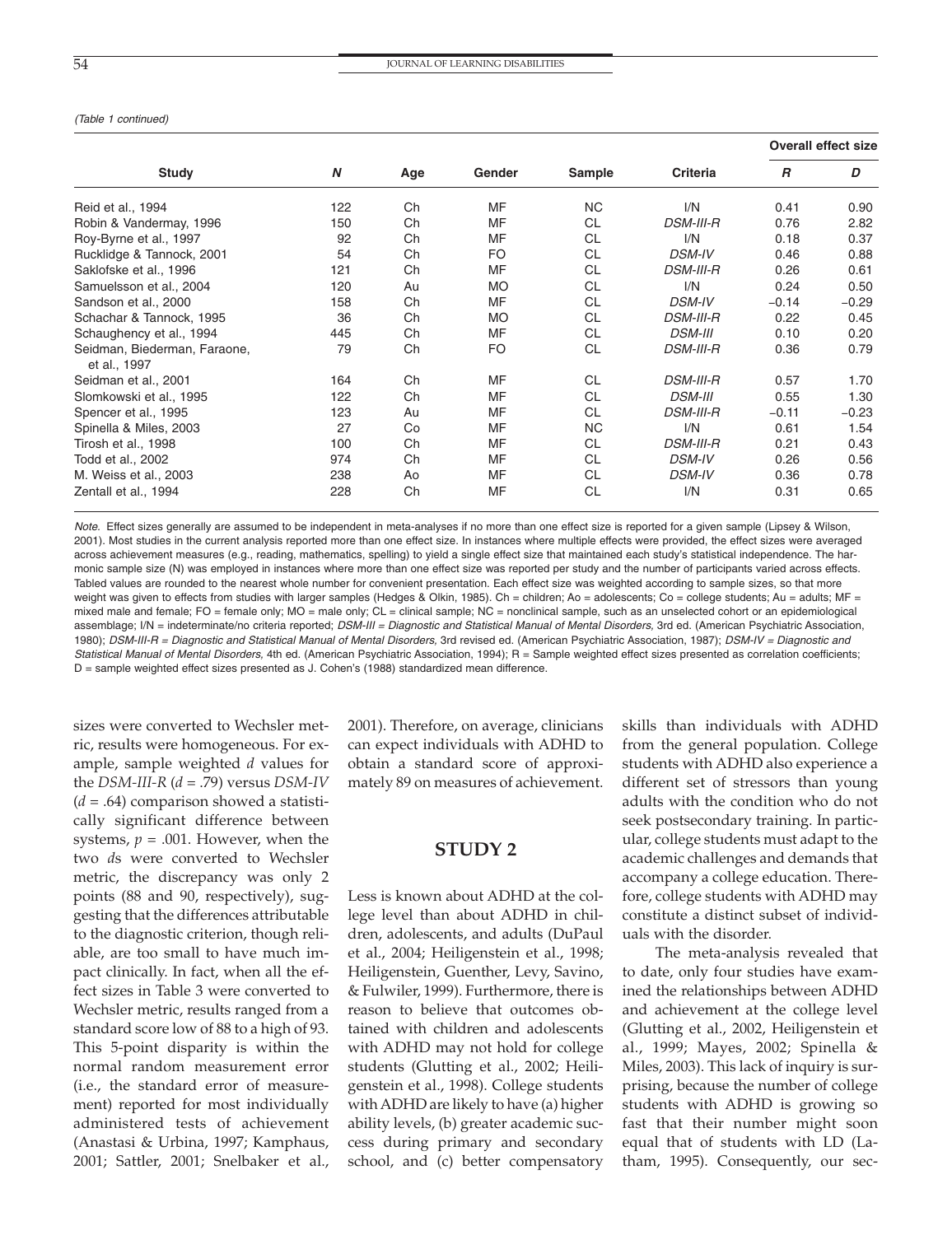#### **TABLE 2**

Sample Weighted Mean Effect Sizes, Confidence Intervals, and Homogeneity Statistics for Overall Effect Sizes and Effect Sizes Calculated Separately by Moderator Groupings

|                                  |                |              | Sample weighted effect size |     |              |             |  |
|----------------------------------|----------------|--------------|-----------------------------|-----|--------------|-------------|--|
| <b>Moderator</b>                 | k              | $\mathbf{r}$ | 95% CI (r)                  | d   | 95% Cl $(d)$ | Homogeneity |  |
| Overall                          | 72             | .32          | $.31 - .33$                 | .71 | $.70 - .72$  | 446.48***   |  |
| Age group                        |                |              |                             |     |              |             |  |
| Children                         | 54             | .30          | $.31 - .32$                 | .75 | $.74 - .76$  | 375.06***   |  |
| Adolescents                      | $\overline{7}$ | .28          | $.27 - .29$                 | .60 | $.59 - .62$  | 18.05**     |  |
| Adults                           | 11             | .26          | $.25 - .27$                 | .57 | $.56 - .59$  | 26.02***    |  |
| Gender                           |                |              |                             |     |              |             |  |
| Mixed                            | 65             | .31          | $.30 - .32$                 | .71 | $.70 - .72$  | 441.66***   |  |
| Male only                        | 4              | .33          | $.32 - .34$                 | .70 | $.69 - .72$  | 3.12        |  |
| Female only                      | 3              | .33          | $.32 - .34$                 | .70 | $.69 - .71$  | 1.70        |  |
| Achievement area                 |                |              |                             |     |              |             |  |
| Reading                          | 71             | .31          | $.20 - .32$                 | .73 | $.72 - .75$  | 730.02***   |  |
| <b>Mathematics</b>               | 46             | .28          | $.27 - .29$                 | .67 | $.64 - .69$  | 325.65***   |  |
| Spelling                         | 19             | .25          | $.24 - .26$                 | .55 | $.53 - .57$  | 143.92***   |  |
| Other/Interval <sup>a</sup>      | 18             | .27          | $.26 - .28$                 | .56 | $.56 - .58$  | 65.58***    |  |
| Rating scales <sup>b</sup>       | 13             | .30          | $.29 - .31$                 | .64 | $.53 - .85$  | 46.18***    |  |
| Nominal/Dichotomous <sup>c</sup> | 14             | .22          | $.21 - .24$                 | .49 | $.46 - .53$  | 148.04***   |  |
| Sample type                      |                |              |                             |     |              |             |  |
| Clinical                         | 66             | .29          | $.28 - .30$                 | .68 | $.67 - .69$  | 420.03***   |  |
| Nonclinical                      | 6              | .34          | $.33 - .35$                 | .78 | $.77 - .79$  | 26.45***    |  |
| Criteria                         |                |              |                             |     |              |             |  |
| <b>DSM-III-R</b>                 | 33             | .33          | $.32 - .34$                 | .79 | $.78 - .80$  | 256.03***   |  |
| <b>DSM-IV</b>                    | 18             | .29          | $.28 - .30$                 | .64 | $.63 - .65$  | 83.76***    |  |

Note. Most studies reported more than one effect size. In instances where multiple outcomes were provided, effect sizes were averaged across achievement measures (e.g., reading, mathematics, spelling) to yield a single effect that maintained each study's statistical independence.  $k =$  number of effect sizes; CI = confidence interval;  $r =$  sample weighted effect sizes presented as correlation coefficients;  $d =$  sample weighted effect sizes presented as J. Cohen's (1988) standardized mean difference; DSM-III-R = Diagnostic and Statistical Manual of Mental Disorders, 3rd revised ed. (American Psychiatric Association, 1987); DSM-IV = Diagnostic and Statistical Manual of Mental Disorders, 4th ed. (American Psychiatric Association, 1994). Homogeneity = Rosenthal's (1991) and Rosenthal and Rubin's (1982) homogeneity measure, distributed as  $\chi^2$  with  $k-1$  degrees of freedom. Statistical significance suggests that heterogeneity is present and that the coefficients are not are likely to come from the sampling of one population of effect sizes.

aRepresents variables such as grade point averages, years of education (coded only for studies with adults), high school rank, semester credits passed during either high school or college, and results from standardized tests measuring variables other than reading, mathematics, and spelling (e.g., language, writing, phonemic awareness). <sup>b</sup>Denotes scores obtained from either parent or teacher rating scales. Examples include (a) the Learning Problem scale of the Conners Parent Rating Scales (Conners, 1989); (b) the Academic Achievement Scale of the Personality Inventory for Children–Revised (Wirt, Lachar, Klinedinst, & Seat, 1990); and (c) the Learning Problems scale of the Teacher Report Form of the Behavior Assessment System for Children (Reynolds & Kamphaus, 1992). <sup>c</sup>Represents variables such as (a) the presence or absence of LD; (b) receiving special education services; (c) being retained in school; (d) getting tutoring or extra help; (e) dropping out of school; and (f) passing/failing performance on a high school proficiency test. \*\* $p < .01.$ \*\*\* $p < .001.$ 

ond study sought to investigate the 1-year predictive validity of ADHD ratings in forecasting college achievement.

## **Method**

## *Participants*

The sample comprised dyads (a student and one parent) of first-year students enrolled in degree programs at a university in the northeast corridor of the United States ( $N = 380$ ). The stu-

dents came from 18 states. The average age was 19.1 years (*SD* = 0.37; range = 18–22 years); 127 students (33.4%) were male; 80.5% of the sample was European American, 8.4% African American, 4.7% Hispanic, 4.7% Asian, and 1.7% of other ethnic backgrounds. Although students' Verbal (*M* = 567.2, *SD* = 77.3) and Quantitative (*M* = 576.4, *SD* = 78.5) scores from the SAT were slightly above the expectancy for high school students (Verbal scale national *M* = 520, *SD* = 110; Quantitative scale national  $M = 524$ ,  $SD = 112$ ; College Board, 1995), the scores were representative of averages for entering firstyear college students at the university where the study took place. The average high school class rank for students in this study was moderately high (*M* = 79th percentile, *SD* = 14.57), and the average grade point average (GPA) at the end of the students first year of college was, as would be expected, moderate (*M* = 2.87, *SD* = 0.65). Furthermore, the correlation between high school (HS) class rank and GPA at the end of the first year was significant, *r* =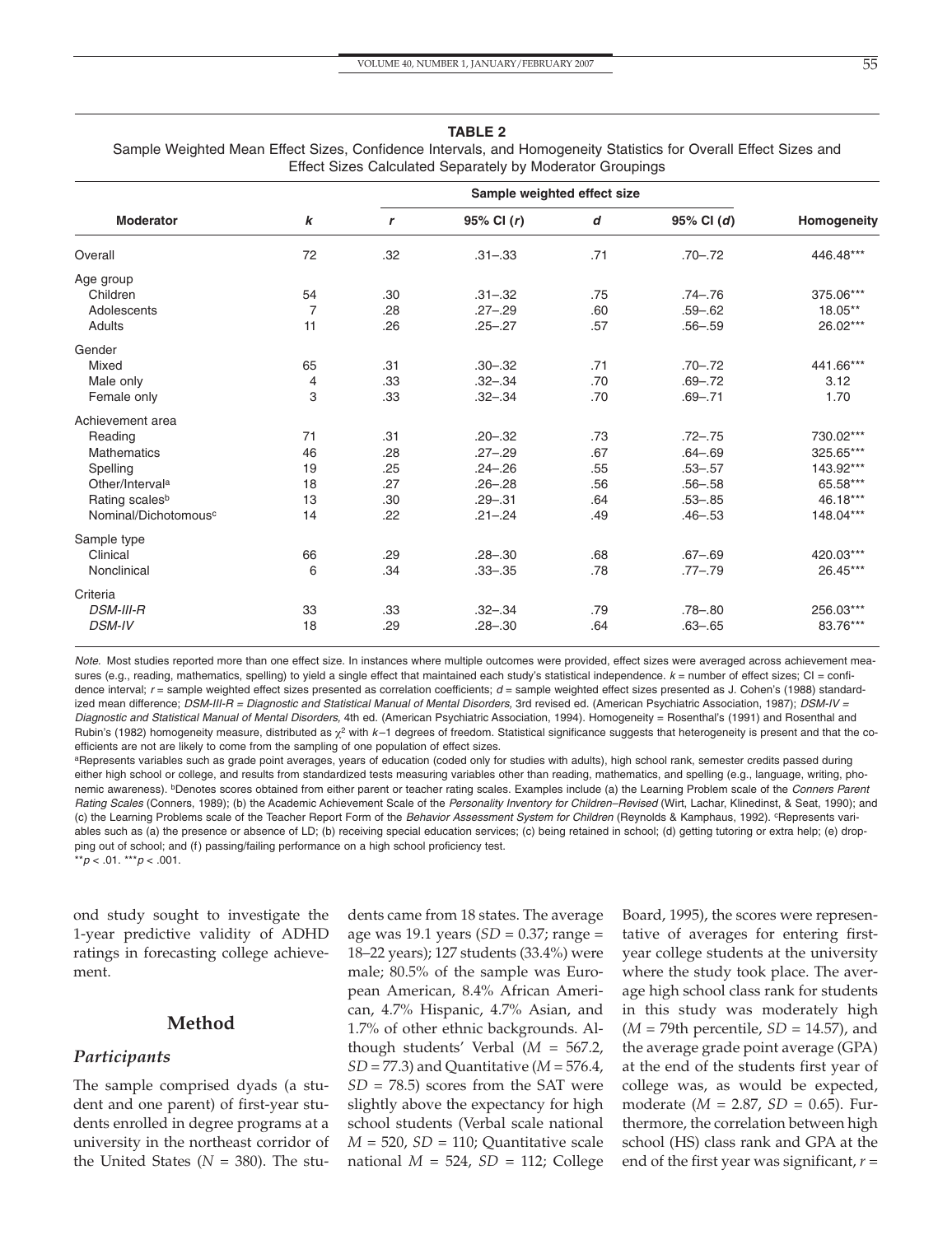| <b>Frequency</b> |                | <b>Effect size stem and leaf</b> |
|------------------|----------------|----------------------------------|
| 2.00             | $<-0.5$        | 55                               |
| 2.00             | $-0$ .         | 44                               |
| 5.00             | $-0.$          | 22233                            |
| 3.00             | $-0.$          | 011                              |
| 15.00            | $\Omega$ .     | 000111111111111                  |
| 20.00            | 0.             | 22222222222333333333             |
| 40.00            | $\Omega$ .     |                                  |
| 36.00            | 0.             |                                  |
| 15.00            | 0.             | 88888888999999                   |
| 28.00            | 1.             | 0000000000000000001111111111     |
| 8.00             | 1.             | 22222333                         |
| 1.00             | 1.             | 5                                |
| 2.00             | $\mathbf{1}$ . | 67                               |
| 4.00             | $\geq 1.9$     | 9999                             |
|                  |                |                                  |

**FIGURE 1.** Stem-and-leaf plot of effect size distribution for overall achievement.

.43, *p* < .001. This moderate relationship is likely attenuated by the restricted range on the HS rank and GPA variables, as only the upper portion of high school classes go on to college, and several students achieved the highest possible GPA (4.0). However, in spite of these factors, the significant relationship indicates at least modest stability of achievement from high school to college in this sample. Only  $2\%$  of students ( $N = 7$ ) in the sample were diagnosed with ADHD. Similarly, only 2% of students  $(N = 8)$  selfidentified as having LD.

## *ADHD Measures*

Participants and their parents both completed the *College ADHD Response Evaluation* (CARE; Glutting, Sheslow, & Adams, 2002). The CARE can be used for two purposes, depending on the examiner's background and training. Its primary use is by postsecondary disability service providers, whose backgrounds may not be in assessment. For these professionals, the CARE can be applied for screening purposes to identify college students who are at risk for having ADHD. On the other hand, examiners with appropriate training can use the CARE as part of a comprehensive ADHD assessment.

The CARE encourages consensual validity because its assessments include conormed student and parent measures: the Student Response Inventory and the Parent Response Inventory. Most often, just the student scale is administered for screening purposes. The results may be interpreted with reference to general national norms for college students, or to gender-specific norms (male vs. female). Each instrument is described hereafter.

**Student Response Inventory.** The Student Response Inventory (SRI) is a 44-item self-rating scale; 18 items come directly from criteria in the *DSM-IV*. At the same time, the SRI is relatively brief, taking less than 10 min to complete. Item development was heavily influenced by mental health professionals experienced in working with students with ADHD at the college level. Postsecondary disability service providers, college counselors, psychologists, and psychiatrists with appropriate knowledge and backgrounds were interviewed and asked to write questions.

For each item, students indicate whether they *agree*, *disagree*, or are *undecided* about how an item's content applies to their day-to-day lives. This format differs from that in some

ADHD measures, where symptoms are rated using a 4-point scale (e.g., *not at all*, *just a little*, *pretty much*, *very much*). The SRI's use of a neutral or midpoint alternative is consistent with findings that forced-choice systems (e.g., 4-, 6-, or 8-point ratings) result in less response discrimination on personality measures, with raters systematically collapsing the two middlemost alternatives into a single neutral category (Glutting & Oakland, 1993; Mc-Kelvie, 1978; Tseng, 1983). Attempts to attain precision by adding a large number of options with a neutral alternative (e.g., 5-point scaling) can also lead to inaccurate responses (McDermott, 1986). This situation arises when raters do not make subtle choices imposed by the item format (e.g., differentiating between gradations such as *strongly agree* and *agree*).

**Parent Response Inventory.** The majority of postsecondary students with ADHD are referred because of difficulties in attention, concentration, and behavioral regulation. These very same problems might also affect their responses to questionnaires. Compounding the problem of response distortion is the finding that students with ADHD underreport key symptoms (Fischer et al., 1993a; Hinshaw, Henker, & Whalen, 1984; Youngstrom, Loeber, & Stouthamer-Loeber, 1999). The net effect is that an ADHD assessment that relies solely on self-report runs certain risks and may under- or overreport clinically important phenomena.

The Parent Response Inventory (PRI) was developed to supplement and enhance data supplied by students on the SRI. The PRI is an objective rating scale completed by a student's parent. It contains 30 items, 18 of which come directly from ADHD criteria in the *DSM-IV*. The PRI takes 5 to 10 min to complete and uses the same item format as the SRI, with parents indicating whether they *agree*, *disagree*, or are *undecided* about how an item's content applies to their child.

Although controversial, the *DSM-IV* mandates that ADHD symptoms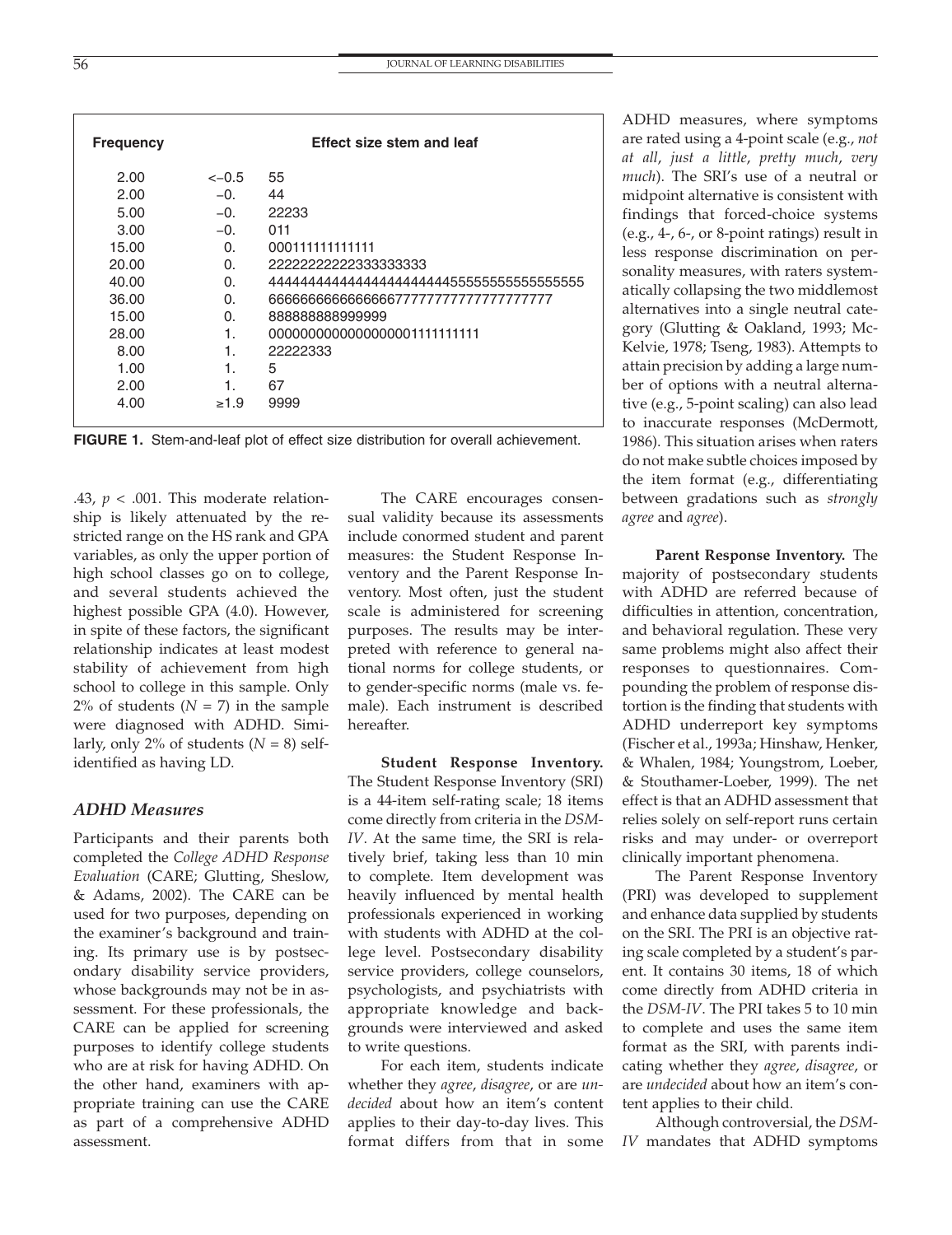| Wechsler Metric, and Comparisons Within Moderator Groups |                |              |     |             |                                      |
|----------------------------------------------------------|----------------|--------------|-----|-------------|--------------------------------------|
| <b>Moderator</b>                                         | k              | $\mathsf{n}$ | d   | $d_{W}^{a}$ | Statistical comparisons <sup>b</sup> |
| Overall <sup>c</sup>                                     | 72             | 13,933       | .71 | 89          |                                      |
| Age                                                      |                |              |     |             |                                      |
| Children (Ch)                                            | 54             | 10,481       | .75 | 89          | $Ch > Ao^{***}, Ch > Au^{***},$      |
| Adolescents (Ao)                                         | $\overline{7}$ | 1,139        | .60 | 91          | $A_0 > Au^{**}$                      |
| Adults (Au)                                              | 11             | 2,313        | .57 | 91          |                                      |
| Gender                                                   |                |              |     |             |                                      |
| Mixed                                                    | 65             | 13,112       | .71 | 89          | ns                                   |
| Male only                                                | 4              | 426          | .70 | 90          |                                      |
| Female only                                              | 3              | 395          | .70 | 90          |                                      |
| Achievement area                                         |                |              |     |             |                                      |
| Reading (R)                                              | 71             | 5,459        | .73 | 89          | R > M***, S***, O***, A***, N***     |
| Mathematics (M)                                          | 46             | 2,660        | .67 | 90          | $M > S^{***}, O^{***}, N^{***}$      |
| Spelling (S)                                             | 19             | 1,603        | .55 | 92          | $S > N^*$                            |
| Other/Interval (O) <sup>c</sup>                          | 18             | 2,320        | .56 | 92          |                                      |
| Rating scales (A) <sup>d</sup>                           | 13             | 1,258        | .64 | 90          | $A > S***$ , $O***$ , $N***$         |
| Nominal/Dichotomous (N) <sup>e</sup>                     | 14             | 634          | .49 | 93          |                                      |
| Sample type                                              |                |              |     |             |                                      |
| Clinical (CL)                                            | 66             | 10,518       | .68 | 90          |                                      |
| Nonclinical (NC)                                         | 6              | 3,415        | .78 | 88          | $\mathsf{NC}>\mathsf{CL^{***}}$      |
| <b>DSM</b>                                               |                |              |     |             |                                      |
| <b>DSM-III-R</b>                                         | 33             | 5,590        | .79 | 88          | $DSM-III-R > DSM-IV***$              |
| <b>DSM-IV</b>                                            | 18             | 5,414        | .64 | 90          |                                      |
|                                                          |                |              |     |             |                                      |

# **TABLE 3** Sample Weighted Mean Effect Sizes (d) by Moderator Groupings, Including Conversions of d to

Note. Most studies reported more than one effect size. In instances where multiple outcomes were provided, effect sizes were averaged across achievement measures (e.g., reading, mathematics, spelling) to yield a single effect size that maintained each study's statistical independence.  $k =$  number of effect sizes;  $n =$  number of participants contributing to an effect size;  $d =$  sample weighted effect sizes presented as J. Cohen's (1988) standardized mean difference;  $ns =$  not significant; DSM-III-R = Diagnostic and Statistical Manual of Mental Disorders, 3rd revised ed. (American Psychiatric Association, 1987); DSM-IV = Diagnostic and Statistical Manual of Mental Disorders, 4th ed. (American Psychiatric Association, 1994).

aSample weighted d converted to Wechsler metric, M = 100, SD = 15. bEffect sizes were compared using z tests (Lipsey & Wilson, 2001; Wolf, 1986). <sup>c</sup>Represents variables such as grade point averages, years of education (coded only for studies with adults), high school rank, semester credits passed during either high school or college, and results from standardized tests measuring variables other than reading, mathematics, and spelling (e.g., language, writing, phonemic awareness). dDenotes scores obtained from either parent or teacher rating scales. Examples include (a) the Learning Problem scale of the Conners Parent Rating Scales (Conners, 1989); (b) the Academic Achievement Scale of the Personality Inventory for Children–Revised (Wirt, Lachar, Klinedinst, & Seat, 1990); and (c) the Learning Problems scale of the Teacher Report Form of the Behavior Assessment System for Children (Reynolds & Kamphaus, 1992). <sup>e</sup>Represents variables such as (a) the presence or absence of LD; (b) receiving special education services; (c) being retained in school; (d) getting tutoring or extra help; (e) dropping out of school; and (f) passing or failing performance on a high school proficiency test.

 $*p < .05$ .  $*p < .01$ .  $**p < .001$ .

must be present by age 7 (American Psychiatric Association, 1994). Parents are in a better position to recall the behavior of their offspring as children. Therefore, the PRI asks parents to frame the duration and history of symptoms of their children, using the following retrospective framework: "Please give an opinion about what your son/daughter was like when he/she was *in elementary school (approximately 5–8 years old).*" The PRI's use of historical circumstances also helps examiners to clarify whether a student's difficulties are persistent or

whether they are a reaction to stressful events that took place more recently.

## *CARE Scales*

The SRI and PRI provide scores based on results from factor analyses as well as scores founded on ADHD criteria in the *DSM-IV*. Furthermore, each instrument supplies a total score. Thus, the SRI offers six scores (factor-based Inattentiveness, factor-based Hyperactivity, factor-based Impulsivity; *DSM-IV* Inattentiveness, *DSM-IV* Hyperactivity; and a Total score), and the PRI supplies five scores (factor-based Inattentiveness, factor-based Hyperactivity/ Impulsivity; *DSM-IV* Inattentiveness, *DSM-IV* Hyperactivity; and a Total score). Raw scores from the CARE may be transformed to percentiles and *T* scores (*M* = 50, *SD* = 10).

## *Reliability and Validity*

The three factor-based scores from the SRI and the two factor-based scores from the PRI were supported through exploratory and confirmatory factor analyses with independent replica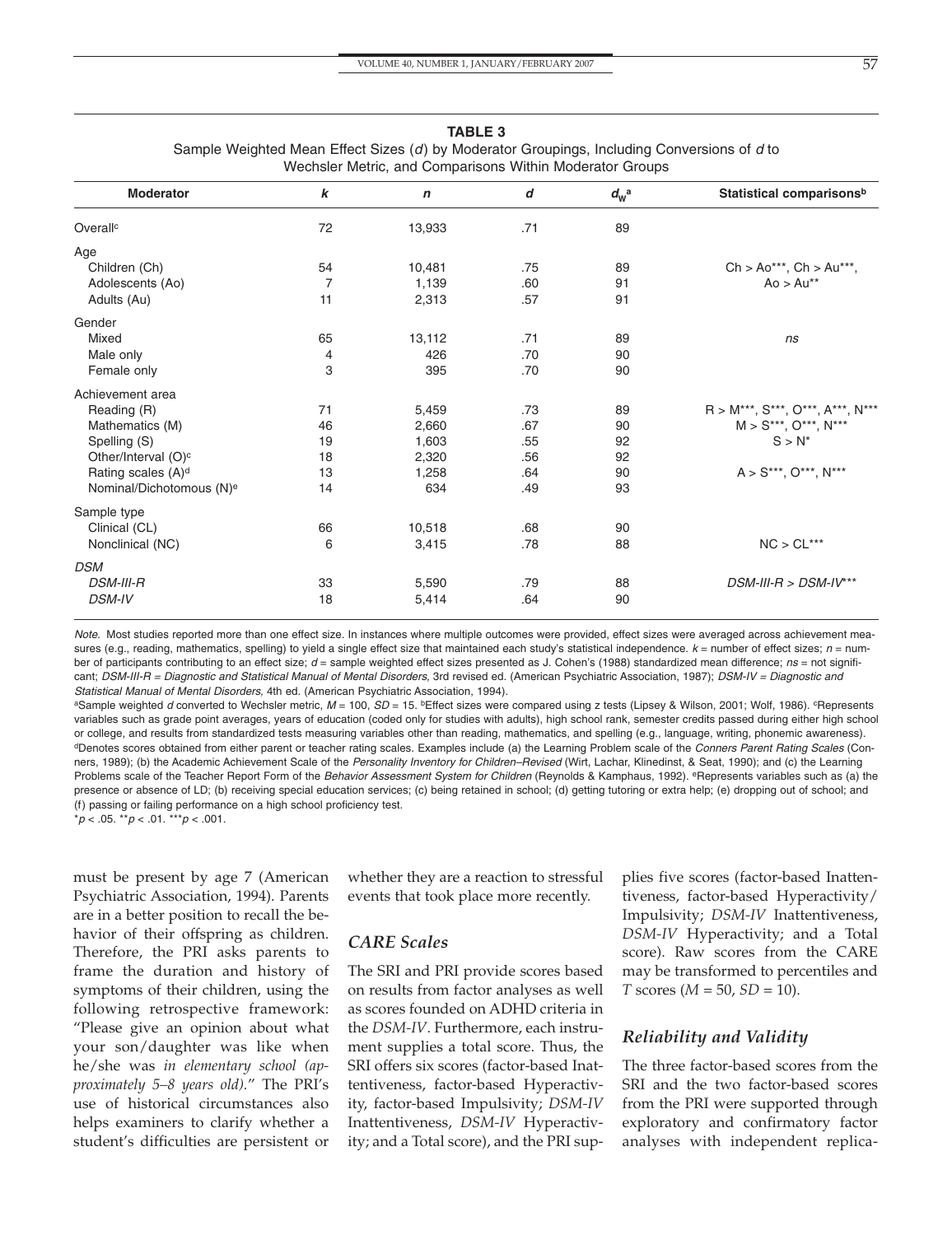tions (Glutting, Youngstrom, & Watkins, 2005). The CARE's manual (Glutting et al., 2002) presents studies examining external validity, including one that evaluated diagnostic validity between college students with ADHD and those without ADHD. Internal consistency reliabilities for the CARE's norm sample ranged from .77 to .90 across factor-based scores from the SRI and PRI. Test–retest reliabilities extended from .77 to .88 for the SRI. No test–retest reliabilities were available for the PRI.

## *Criterion*

The university supplied binary data on whether students were placed on academic probation at the end of their first year. Specifically, students whose grade point averages (GPAs) were below 2.0 on a 4-point scale were placed on aca-

#### **TABLE 4**

Summary of Bivariate Correlations Between CARE Scale Ratings and First-year Grade Point Average

| <b>Predictor</b>                               |            |              |
|------------------------------------------------|------------|--------------|
| <b>Student Rating Scale</b><br>Inattentiveness | .17        | .029         |
| Hyperactivity                                  | .04        | .002         |
| Impulsivity                                    | .05        | .003         |
| <b>Parent Rating Scale</b>                     |            |              |
| Inattentiveness<br>Hyperactivity               | .17<br>.07 | .029<br>.005 |

Note. CARE = College ADHD Response Evaluation (Glutting, Sheslow, & Adams, 2002).

demic probation, whereas students with GPAs greater or equal to 2.0 were not placed on probation.

## *Procedure*

Informed consent procedures were approved by the Internal Review Board of the cooperating university. Students and parents were asked in person to complete the SRI and PRI. Ratings were obtained either at the time of new student orientations (at most 2 months prior to the beginning of the fall semester) or when families brought their students to college (the beginning of the fall semester). Respondents were informed that all questionnaires were confidential, but not anonymous, so that it would be possible to track students and obtain information about their academic status. At the request of the school, response rates were not monitored directly. Nevertheless, the participation rate approximated 35% based on the number of returned questionnaires. At the end of the students' first year, information was obtained about their academic status.

The validity of ADHD ratings was assessed using both bivariate associations and a direct-entry logistic regression analysis (LRA). Only factorbased *T* scores from the SRI and PRI were employed as predictors. *DSM-IV* scores were excluded because they overlapped with the factor-based scores and resulted in multicollinearities when both were employed as predictors in the LRA.

| <b>TABLE 5</b>                                                   |  |  |  |  |  |
|------------------------------------------------------------------|--|--|--|--|--|
| Summary of Logistic Regression Analysis of CARE Scale Ratings to |  |  |  |  |  |
| First-year Grade Point Average                                   |  |  |  |  |  |

| <b>Predictor</b>            | β    | р   | Odds ratio |
|-----------------------------|------|-----|------------|
| <b>Student Rating Scale</b> |      |     |            |
| Inattentiveness             | .040 | .02 | 1.041      |
| Hyperactivity               | .005 | .80 | 1.006      |
| Impulsivity                 | .016 | .46 | 1.009      |
| <b>Parent Rating Scale</b>  |      |     |            |
| Inattentiveness             | .036 | .05 | 1.037      |
| Hyperactivity               | .005 | .81 | 1.005      |
|                             |      |     |            |

Note. CARE = College ADHD Response Evaluation (Glutting, Sheslow, & Adams, 2002).

# **Results**

Table 4 presents bivariate correlations between CARE scores and the GPA criterion of academic probation. Coefficients ranged from .04 to .17. Interesting enough, both student-rated Inattentiveness and parent-rated Inattentiveness correlated .17 with probation status. The equal validity found here runs counter to previous studies, in which parent ratings were generally more accurate and predictive (Achenbach et al., 1987; Bird, Gould, & Staghezza, 1992; Loeber, Green, Lahey, & Stouthamer-Loeber, 1989).

Logistic regression, unlike simple bivariate correlations, more accurately illuminates the full network of variable interrelationships that can occur among a group of predictors and a criterion (Tabachnick & Fidell, 2001). A test of the complete model, with all five predictors, against a constant-only model was statistically significant,  $\chi^2$ (5, N = 327) = 14.16, *p* = .015, indicating that the predictors, as a set, distinguished college students on academic probation from those with average to aboveaverage achievement. Table 5 shows standardized regression coefficients, significance levels, and odds ratios for each predictor. As with the bivariate comparisons, two variables made significant contributions to the prediction of academic status. These variables were student-rated Inattentiveness (*p* = .02;  $β = .040$ ) and parent-rated Inattentiveness ( $p = .05$ ;  $\beta = .036$ ), and their contribution remained significant after controlling for covariation among the other predictors and criterion.

At first glance, the overall prediction seems modest ( $R = .211$ ,  $R^2 = .045$ ). However, it is comparable to the results from the meta-analysis, where the association between ADHD and achievement was *r* = .26 for adults (see Table 2). Furthermore, the current criterion is binary and, therefore, is likely to attenuate associations compared to a continuous measure of achievement (Allen & Yen, 1979).

To further examine the predictive validity of student and parent reports, we computed regressions similar to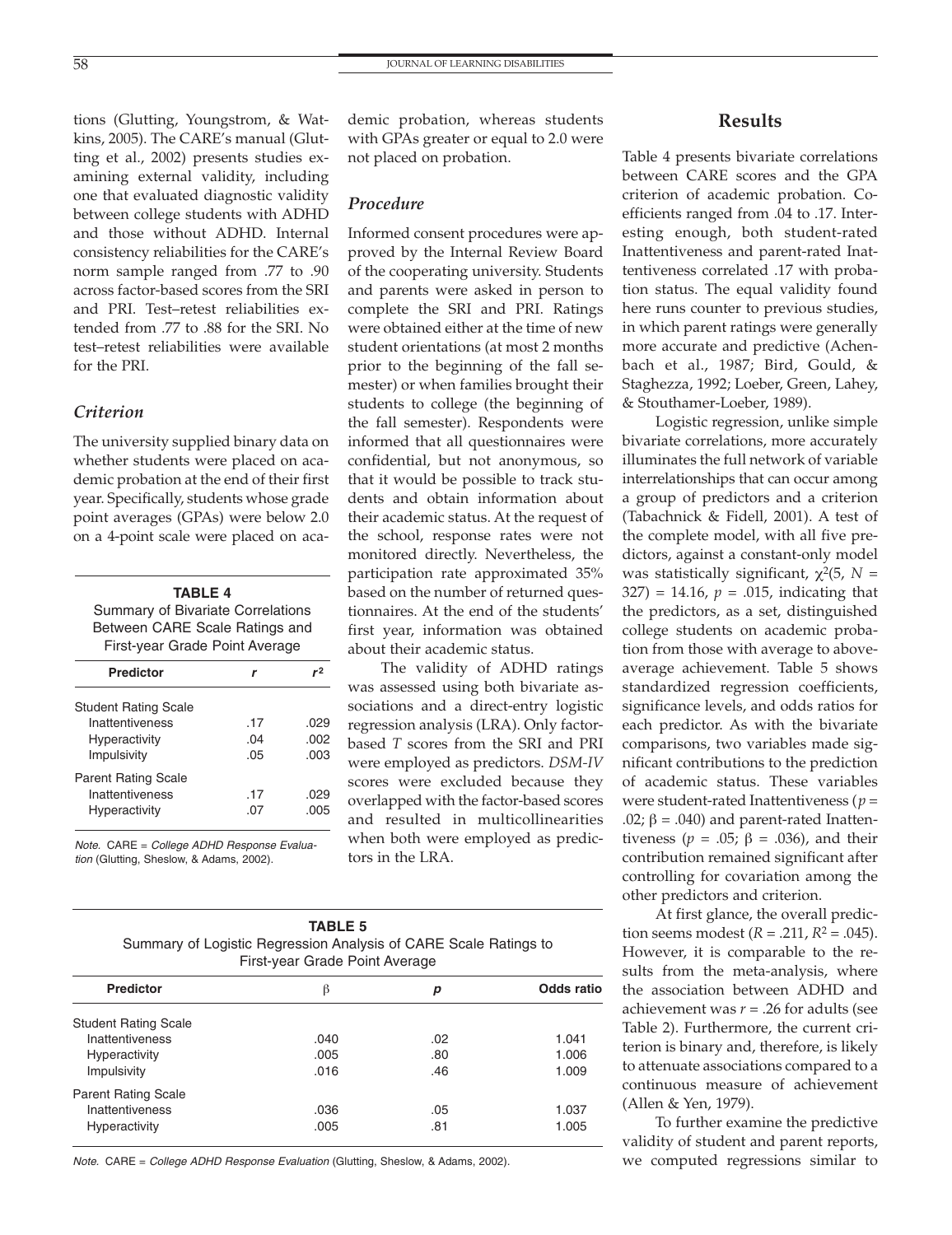those described earlier, except that the dependent variables were SAT total scores and high school rank in separate analyses. For SAT total scores, the results indicated that the predictors, as a set, made a significant prediction, F(5,  $374$ ) = 2.71,  $p = .020$ , R = .19. However, the only significant unique predictor was student-rated Inattentiveness (*p* = .027, β = .146) after controlling for the other predictors. Student-rated Hyperactivity ( $p = .052$ ,  $\beta = .127$ ) and Impulsivity ( $p = .054$ ,  $\beta = .125$ ) approached significance. For high school rankings, the results indicated that the predictors, as a set, made a significant prediction,  $F(5, 321) = 2.37$ ,  $p = .040$ ,  $R =$ .19. However, the only significant unique predictor was parent-rated Inattentiveness (*p* = .018, β = .154). These findings further support the importance of ratings of inattentiveness in the prediction of academic performance.

A better way to evaluate the practical significance of findings is through the interpretation of odds ratios and a case study. Table 5 shows that the odds ratio was 1.041 for student-rated Inattentiveness. Assume there is a student who obtained a *T* score of 70 on the SRI Inattentiveness scale at the beginning of the school year. This score is 2 *SD* above the mean. In such a scenario, the student is 34% more likely to end up on academic probation (i.e., have a GPA less than 2.0 on a 4-point scale) than a comparable student without selfreported inattention. This case study demonstrates that ADHD variables meaningfully predicted end-of-year grades. More important, these outcomes suggest that postsecondary counselors and clinicians should routinely screen students for ADHD symptomatology.

# **GENERAL DISCUSSION**

The present studies produced several important findings. Foremost, the metaanalytic results indicated a moderate to large discrepancy in academic achievement between individuals with ADHD and typical controls (weighted

*d* = .71). This outcome substantiates the significant impact of ADHD symptoms on academic performance, and it reveals a pattern of impairments beyond the achievement test decrements identified previously (Frazier et al., 2004). However, it should be noted that this effect size may overestimate the actual effect size, as unpublished work was not included in this weighted average. It is also possible that some of the individuals included in the studies reviewed may not have met all of the criteria for the *DSM-IV* ADHD diagnosis. With these caveats in mind, the findings point to significant moderating effects among demographic and methodological variables. Each effect provides important information regarding the impact of ADHD on academic achievement and will be discussed in turn.

Standardized achievement tests particularly reading measures produced the largest effect sizes. The obtained pattern of greater deficits in reading is the opposite of that observed in a recent meta-analysis of neuropsychological test performance in ADHD (Frazier et al., 2004). The difference between these meta-analyses may be explained by the fact that the present study did not attempt to exclude individuals with comorbid LD, whereas the previous study did so. Alternatively, the current results may suggest that ADHD symptoms have a greater negative impact on reading performance. The latter interpretation is consistent with the idea that math and spelling generally require the checking of an individual's work as part of the typical process, whereas many reading tasks can be performed more automatically (i.e., without checking of work) or by obtaining the gist of material. If true, the obtained outcomes suggest that individuals with ADHD will detect mistakes more frequently during math and spelling tasks than during reading. Greater impairment on reading measures may be also due to the significant association between reading difficulties and ADHD (Fergusson & Horwood, 1992). Alternatively, greater impairment on

reading measures may have been strictly due to the fact that the present study did not attempt to exclude participants with LD, many of whom had difficulties with reading. Future research is needed to examine these possibilities and to determine the magnitude of ADHD influences on achievement independent of specific learning difficulties.

Co-occurring factors may account for the finding of greater deficits on standardized tests. Standardized achievement tests may be sensitive to both (a) the general effects of ADHD symptoms on everyday learning and retention, and (b) the specific effects of ADHD symptoms on test performance (Glutting, Youngstrom, Oakland, & Watkins, 1996). For example, students might perform poorly on a standardized mathematics test simply as a consequence of errors in attention that also are present in their day-to-day activities (e.g., rounding mistakes or failing to carry integers on simple math problems). Clinically, the second possibility is apparent during evaluations of college students who sometimes obtain low scores on standardized achievement tests because of ADHD but then show high performance in specialized academic courses.

Rating scales and objective interval measures (e.g., GPA, years of education) also produced moderate to large effect sizes; nominal scales (e.g., dropping out of school, repeating a grade) produced smaller, but still medium-sized effects. These effects, in combination, suggest that weaknesses in academic performance generalize beyond standardized tests. Thus, the lower scores on achievement tests obtained by individuals with ADHD cannot be completely attributed to situational factors (e.g., negative test-taking behavior) and are likely to represent real deficits. The consistency of effects across rating scales and objective measures (e.g., standardized tests and interval scales such as GPA) indicates similar sensitivity to academic deficits in ADHD. The discrepancy between nominal scales and other academic measures may be accounted for by the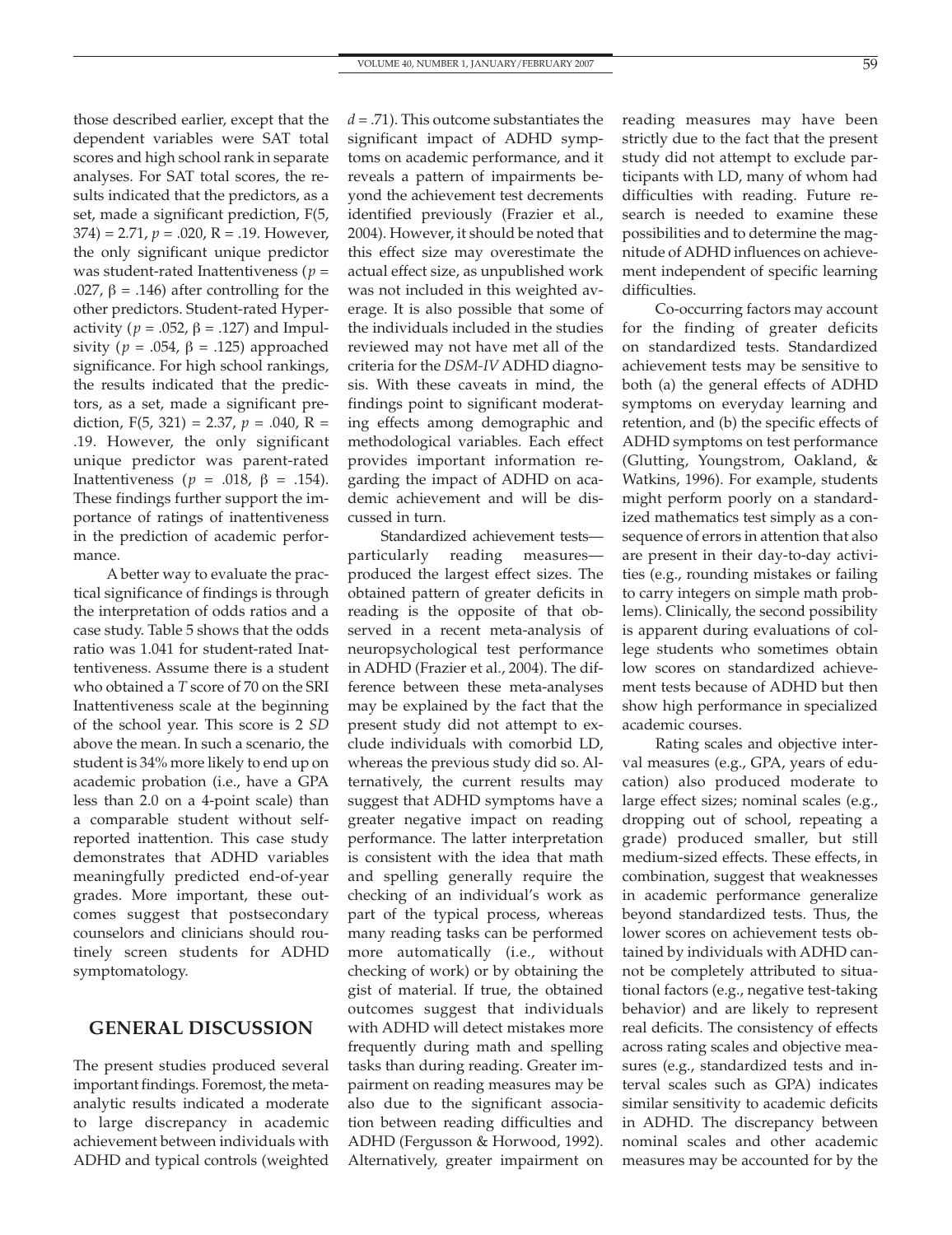attenuation of effect sizes due to a restriction of range in the nominal variables. Therefore, future research should not employ nominal indices as the sole achievement measure, because they may underestimate the effects of ADHD. It should also be noted that specific achievement domain effect sizes may overestimate the true effect size, as the present meta-analysis did not include unpublished studies, the inclusion of which might have slightly attenuated weighted mean effect sizes. However, the file-drawer analysis suggests that if such attenuation did influence estimates, this influence is likely to have been relatively minor

Moderator analyses revealed a trend toward decreasing academic impairment with age. This finding contradicts a cumulative-deficit hypothesis. Three possibilities may account for the disparity. First, there were fewer older samples in the meta-analysis, and they may have had less impairments as a consequence of unmeasured differences, perhaps in selection processes or in the attrition of students with ADHD due to academic failure. The students with the highest impairment by ADHD in terms of achievement are the least likely to persist through high school or to pursue further education afterward. Second, earlier studies have documented a decrease in ADHD symptomatology with age (for a review, see Barkley, 1998), which, in turn, may result in fewer achievement problems among adolescents and adults. Third, there may be greater compensation for the effects of ADHD with age. For example, individuals with ADHD may "learn" about their problems and compensate by checking their work, rereading passages, or seeking additional instruction.

Studies employing the *DSM-III-R* as the standard for ADHD showed a significantly larger effect size than those using the *DSM-IV*. It may be the case that the *DSM-IV*'s inclusion of multiple subtypes resulted in individuals with less impairment meeting the criteria for ADHD. Such an inference is supported by the fact that the *DSM-III-R* required 8 of 14 ADHD symptoms, whereas the *DSM-IV* necessitates only 6 of 9 inattentive *or* 6 of 9 hyperactive/impulsive symptoms.

All of the aforementioned moderating effects produced differences that were statistically significant. Nevertheless, the *magnitude* of the differences was small. For instance, when effect sizes in the meta-analysis were converted to a Wechsler metric (*M* = 100,  $SD = 15$ ), the results across all demographic and methodological categories ranged from a standard score low of 88 to a high of 93. This 5-point disparity is within the normal random measurement error (i.e., the standard error of measurement) reported for most individually administered tests of achievement (Anastasi & Urbina, 1997; Kamphaus, 2001; Sattler, 2001; Snelbaker et al., 2001).

The meta-analysis revealed significant heterogeneity of effects within most moderator groups. This finding is not surprising due to the collapsing of multiple measures in each category. For example, several different achievement tests were employed across studies in the reading, math, and spelling categories. Similarly, multiple measures were collapsed in the subjective rating scale category. Also, the observed heterogeneities may be accounted for by other, unmeasured characteristics, such as methodological quality and idiosyncratic sample characteristics. Future meta-analytic studies and original research may help discern how such differences affect both ADHD and achievement.

The second study also produced important findings by evaluating the effects of both student- and parentreported ADHD symptoms on achievement with a relatively understudied population, namely, college students. To our knowledge, no prior study has examined external validity for both student and parent ratings at the college level. The results indicated that ADHD symptoms continue to be significantly associated with problems in academic functioning at the college

level. The magnitude of the effect (*R* = .21) was similar to that observed in other studies identified in the metaanalysis (average  $r = .26$  for adults). This difference may be accounted for by two factors: Both the dichotomization of the dependent variable (GPA) and the overrepresentation of female students are likely to have attenuated the true relationship. Therefore, the observed *r* is not likely to indicate any true difference in the magnitude of effects of ADHD on academic achievement between the present and previous studies. Thus, ADHD symptoms continue to influence academic performance in a relatively selective sample of college students. The current findings also indicate the potential value in the routine screening of college students for ADHD to circumvent the academic failure associated with the disorder.

Interesting enough, both studentand parent-rated inattentiveness correlated equally with probation status (*r*s = .17). This finding of equal validity runs counter to previous studies, in which parent ratings were generally more accurate and predictive (Achenbach et al., 1987; Bird et al., 1992; Loeber, Green, Lahey, & Stouthamer-Loeber, 1989). The equality found here may be a consequence of the age of informants or of their ability level. The current investigation employed selfratings from college students, whereas earlier studies examined self-ratings from children and adolescents. Moreover, the relative predictive ability of student and parent reports may vary as a function of the criterion, as we found that student reports were particularly predictive when SAT total scores were examined, and parent reports were more important when high school rank served as the criterion. A third possibility is retrospective distortion. Parents in the present study were required to recall events from the time when their children were between 5 and 8 years old.

In contrast to inattentiveness, hyperactive and impulsive symptoms produced relatively little independent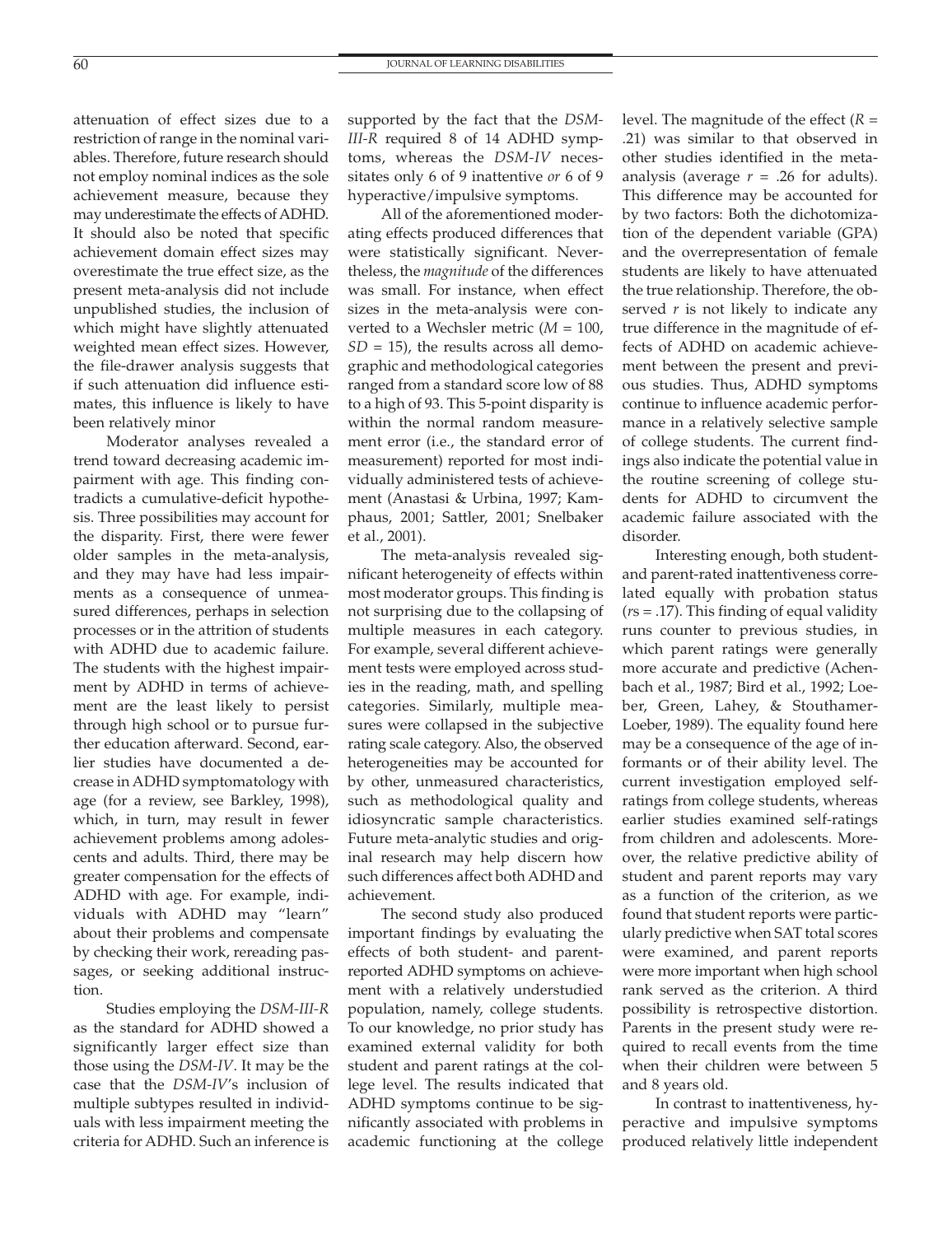information. It may be that the influence of hyperactivity and impulsivity decreases with age. Alternatively, parents and students may be less able to accurately report symptoms of hyperactivity or impulsivity. Future research should evaluate the latter possibility by examining the relationship between subjective and objective measures of inattention, hyperactivity, and impulsivity and academic achievement at the college level. Such studies will assist in determining whether the relative importance of inattentive symptoms is an artifact of the method of measurement or whether these symptoms are the most disabling and should be the primary focus of intervention. Future work should also examine the relationship between attention problems, hyperactivity/impulsivity, and achievement in more discrete subsamples (e.g., ADHD with no LD, ADHD with LD, no ADHD) to better understand whether the relationship between inattentiveness and achievement observed in the present study is primarily due to learning problems or to the comorbidity of ADHD and learning problems. These studies should also evaluate medication status, as this may significantly influence the effects of ADHD on achievement.

#### **ABOUT THE AUTHORS**

*Thomas W. Frazier, PhD, is an associate staff member at The Cleveland Clinic. His current research interests include cognitive and affective assessment and core illness features in attentiondeficit/hyperactivity disorder and pediatric bipolar disorder. Eric A. Youngstrom, PhD, is an associate professor in psychology at the University of North Carolina at Chapel Hill. His current research interests include developmental psychopathology, clinical assessment, and evidence-based medicine, with a particular focus on bipolar disorder across the life cycle. Joseph J. Glutting, PhD, is a professor of research, measurement, evaluation, and school psychology at the University of Delaware. His current research interests include psychoeducational assessment, statistical analysis of time-series data as applied to individual case studies, and the valid assessment of bilingual Hispanics. Marley W. Watkins, PhD, is a professor in the*

*School Psychology Program at the Pennsylvania State University and a diplomate of the American Board of Professional Psychology. His research interests include assessment and professional issues in school psychology. Address: Thomas W. Frazier, Section of Behavioral Medicine, The Cleveland Clinic,Shaker Medical Campus, 2801 Martin Luther King Jr. Drive, Cleveland, OH 44104; e-mail: fraziet2@ccf.org*

#### **REFERENCES**

*Note*. Asterisks represent studies included in the final meta-analysis, where  $k = 72$ .

- Abikoff, H., Courtney, M. E., Szeibel, P. J., & Koplewicz, H. S. (1996). The effects of auditory stimulation on the arithmetic performance of children with ADHD and nondisabled children. *Journal of Learning Disabilities, 29,* 238–246.
- *Abikoff, H. A., & Gittelman, R. (1985). Hyperactive children treat*ed with stimulants. *Archives of General Psychiatry, 42,* 953–961.
- Achenbach, T. M., McConaughy, S. H., & Howell, C. T. (1987). Child/adolescent behavioral and emotional problems: Implications of cross-informant correlations for situational specificity. *Psychological Bulletin, 101,* 213–232.
- Allen, M. J., & Yen, W. M. (1979). *Introduction to measurement theory.* Monterey, CA: Brooks/Cole.
- American Psychiatric Association. (1980). *Diagnostic and statistical manual of mental disorders* (3rd ed.). Washington, DC: Author.
- American Psychiatric Association. (1987). *Diagnostic and statistical manual of mental disorders* (3rd rev. ed.). Washington, DC: Author.
- American Psychiatric Association. (1994). *Diagnostic and statistical manual of mental disorders* (4th ed.). Washington, DC: Author.
- Anastasi, A., & Urbina, S. (1997). *Psychological testing* (7th ed.). Upper Saddle River, NJ: Prentice Hall.
- \*August, G. J., & Garfinkel, B. D. (1993). The nosology of attention-deficit hyperactivity disorder. *Journal of the American Academy of Child and Adolescent Psychiatry, 32,* 155–165.
- \*August, G. J., Realmuto, G. M., MacDonald, A. W., Nugent, S. M., & Crosby, R. (1996). Prevalence of ADHD and comorbid disorders among elementary school children screened for disruptive behavior. *Journal of Abnormal Child Psychology, 24,* 571–595.
- Barkley, R. A. (1998). *Attention-deficit hyperactivity disorder: A handbook of diagnosis and treatment* (2nd ed.). New York: Guilford.
- \*Barkley, R. A., DuPaul, G. J., & McMurray, M. B. (1990). Comprehensive evaluation of attention deficit disorder with and without hyperactivity as defined by research criteria. *Journal of Consulting and Clinical Psychology, 58,* 755–789.
- \*Barkley, R. A., Fischer, M., Edelbrock, C. S., & Smallish, L. (1990). The adolescent outcome of hyperactive children diagnosed by research criteria: I. An 8-year prospective follow-up study. *Journal of the American Academy of Child and Adolescent Psychiatry, 29,* 546–557.
- \*Barkley, R. A., Fischer, M., Edelbrock, C., & Smallish, L. (1991). The adolescent outcome of hyperactive children diagnosed by research criteria: III. Mother–child interactions, family conflicts, and maternal psychopathology. *Journal of Child Psychology and Psychiatry and Allied Disciplines, 32,* 233–255.
- \*Barkley, R. A., Fischer, M., Smallish, L., & Fletcher, K. (2002). The persistence of attention-deficit/hyperactivity disorder into young adulthood as a function of reporting source and definition of disorder. *Journal of Abnormal Psychology, 111,* 279– 289.
- \*Barry, T. D., Lyman, R. D., & Klinger, L. G. (2002). Academic underachievement and attention-deficit/hyperactivity disorder: The negative impact of syndrome severity on school performance. *Journal of School Psychology, 40,* 259–283.
- \*Benedetto, E., & Tannock, R. (1999). Math computation, error patterns and stimulant effects in children with attention deficit disorder. *Journal of Attention Disorders, 3,* 121–134.
- \*Biederman, J., Faraone, S. V., Mick, E., Williamson, S., Wilens, T. E., Spencer, T. J., et al. (1999). Clinical correlates of ADHD in females: Findings from a large group of girls ascertained from pediatric and psychiatric referral sources. *Journal of the American Academy of Child and Adolescent Psychiatry, 28,* 966–975.
- \*Biederman, J., Faraone, S., Milberger, S., Curtis, S., Chen, L., Marrs, A., et al. (1996). Predictors of persistence and remission of ADHD into adolescence: Results from a four-year prospective followup study. *Journal of the American Academy of Child and Adolescent Psychiatry, 35,* 343– 351.
- \*Biederman, J., Faraone, S., Milberger, S.,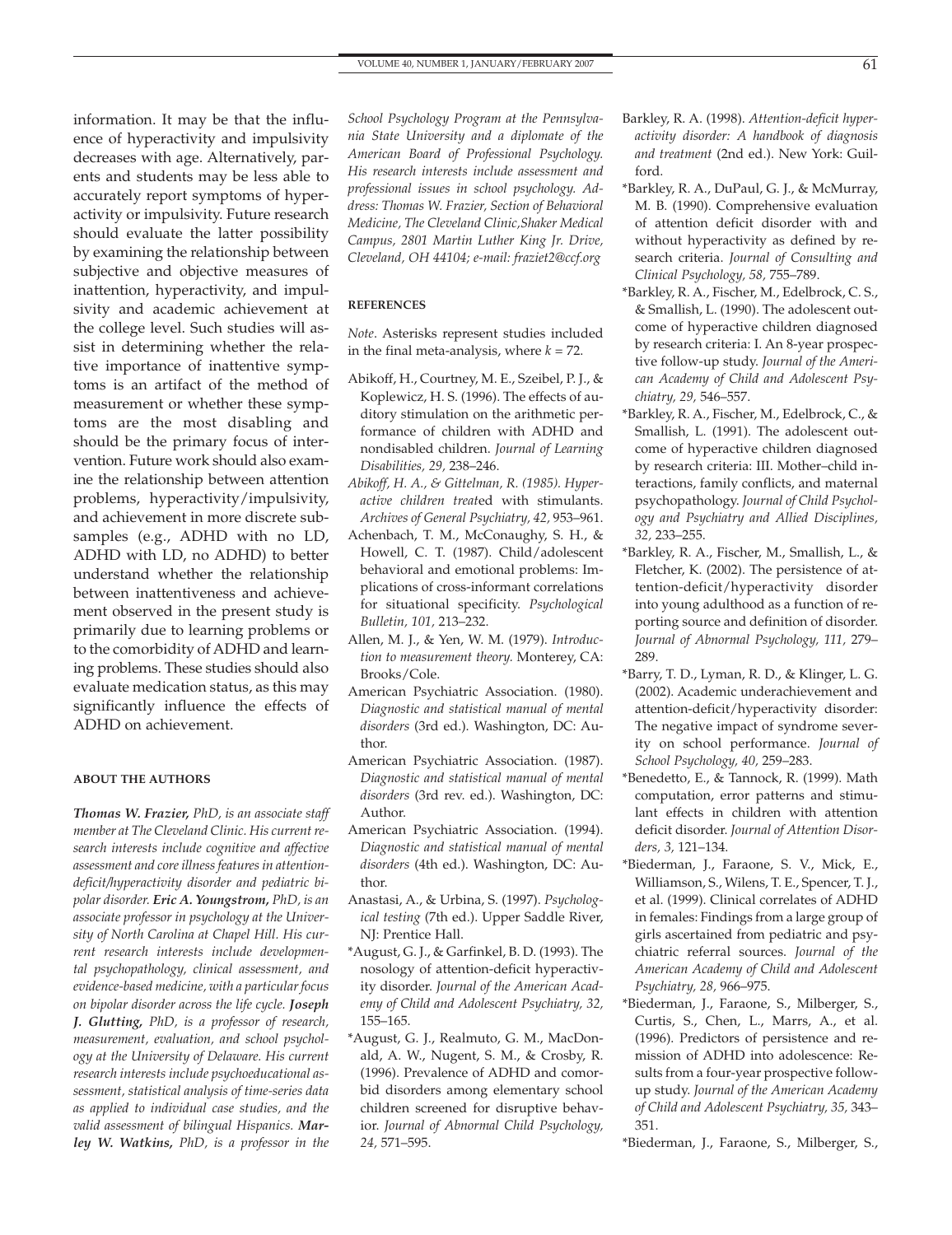Guite, J., Mick, E., Chen, L., et al. (1996). A prospective 4-year follow-up study of attention-deficit hyperactivity and related disorders. *Archives of General Psychiatry, 53,* 437–446.

- \*Biederman, J., Faraone, S. V., Spencer, T., Wilens, T., Norman, D., Lapey, K. A., et al. (1993). Patterns of psychiatric comorbidity, cognition, and psychosocial functioning in adults with attention deficit hyperactivity disorder. *The American Journal of Psychiatry, 150,* 1792–1797.
- \*Biederman, J., Faraone, S. V., Taylor, A., Sienna, M., Williamson, S., & Fine, S. (1998). Diagnostic continuity between child and adolescent ADHD: Findings from a longitudinal clinical sample. *Journal of the American Academy of Child and Adolescent Psychiatry, 37,* 305–313.
- \*Biederman, J., Milberger, S., Faraone, S. V., Kiely, K., Guite, J., Mick, E., et al. (1995). Impact of adversity on functioning and comorbidity in children with attentiondeficit hyperactivity disorder. *Journal of the American Academy of Child and Adolescent Psychiatry, 34,* 1495–1503.
- Bird, H. R., Gould, M. S., & Staghezza, B. (1992). Aggregating data from multiple informants in child psychiatry epidemiological research. *Journal of the American Academy of Child and Adolescent Psychiatry, 31*, 78–85
- \*Bonafina, M. A., Newcorn, J. H., McKay, K. E., Koda, V. H., & Halperin, J. M. (2000). ADHD and reading disabilities: A cluster analytic approach to distinguishing subgroups. *Journal of Learning Disabilities, 33,* 297–307.
- \*Brock, S. E., & Knapp, P. K. (1996). Reading comprehension abilities of children with attention-deficit/hyperactivity disorder. *Journal of Attention Disorders, 1,* 173–185.
- Carlson, C. L., & Tamm, L. (2000). Responsiveness of children with attention deficit–hyperactivity disorder to reward and response cost: Differential impact on performance and motivation. *Journal of Consulting and Clinical Psychology, 68,* 73– 83.
- Carter, C. S., Krener, P., Chaderjian, M., Northcutt, C., & Wolfe, V. (1995). Abnormal processing of irrelevant information in attention deficit hyperactivity disorder. *Psychiatry Research, 56,* 59–70.
- \*Casey, J. E., Rourke, B. P., & Del Dotto, J. E. (1996). Learning disabilities in children with attention deficit disorder with and without hyperactivity. *Child Neuropsychology, 2,* 83–96.
- Cohen, J. (1988). *Statistical power analysis for*

*the behavioral sciences* (rev. ed.). New York: Academic Press.

- \*Cohen, N. J., Vallance, D. D., Barwick, M., Im, N., Menna, R., Horodezky, M. B., et al. (2000). The interface between ADHD and language impairment: An examination of language, achievement, and cognitive processing. *Journal of Child Psychology and Psychiatry and Allied Disciplines, 41,* 353– 362.
- College Board. (1995). *Counselor's handbook for the SAT program.* New York: College Entrance Examination Board.
- Conners, C. K. (1989). *Conners rating scales.* Toronto, Canada: Multi-Health Systems.
- Cooper, H., & Hedges, L. V. (1996). *The handbook of research synthesis.* New York: Russell Sage.
- \*Danckaerts, M., Heptinstall, E., Chadwick, O., & Taylor, E. (1999). Self-report of attention deficit and hyperactivity disorder in adolescents. *Psychopathology, 32,* 81–92.
- \*Dewey, D., Crawford, S. G., & Kaplan, B. J. (2003). Clinical importance of parent ratings of everyday cognitive abilities in children with learning and attention problems. *Journal of Learning Disabilities, 36,* 87–96.
- DuPaul, G. J., Volpe, R. J., Jitendra, A. K., Lutz, J. G., Lorah, K. S., & Gruber, R. (2004). Elementary school students with AD/HD: Predictors of academic achievement. *Journal of School Psychology, 42,* 285– 301.
- \*Faraone, S. V., Biederman, J., Mennin, D., Gershon, J., & Tsuang, M. G. (1996). A prospective four-year follow-up study of children at risk for ADHD: Psychiatric, neuropsychological, and psychosocial outcomes. *Journal of the American Academy of Child and Adolescent Psychiatry, 35,* 1449–1459.
- \*Faraone, S., Biederman, J., & Monuteaux, M. C. (2002). Further evidence for the diagnostic continuity between child and adolescent ADHD. *Journal of Attention Disorders, 6,* 5–13.
- \*Faraone, S. V., Biederman, J., Weber, W., & Russell, R. L. (1998). Psychiatric, neuropsychological, and psychosocial features of *DSM-IV* subtypes of attentiondeficit/hyperactivity disorder: Results from a clinically referred sample. *Journal of the American Academy of Child and Adolescent Psychiatry, 37,* 185–193.
- Fergusson, D. M., & Horwood, L. J. (1992). Attention deficit and reading achievement. *Journal of Child Psychology and Psychiatry and Allied Disciplines, 33,* 375–385. Fergusson, D. M., & Horwood, L. J. (1995).

Early disruptive behavior, IQ, and later school achievement and delinquent behavior. *Journal of Abnormal Child Psychology, 23,* 183–199.

- Fergusson, D. M., Lynskey, M. T., & Horwood, L. J. (1997). Attention difficulties in middle childhood and psychosocial outcomes in young adulthood. *Journal of Child Psychology and Psychiatry and Allied Disciplines, 38,* 633–644.
- \*Fischer, M., Barkley, R. A., Edelbrock, C. S., & Smallish, L. (1990). The adolescent outcomes of hyperactive children diagnosed by research criteria: II: Academic, attentional, and neurological status. *Journal of Consulting and Clinical Psychology, 58,* 580–588.
- \*Fischer, M., Barkley, R. A., Fletcher, K. E., & Smallish, L. (1993a). The adolescent outcome of hyperactive children: Predictors of psychiatric, academic, social, and emotional adjustment. *Journal of the American Academy of Child and Adolescent Psychiatry, 32,* 324–332.
- \*Fischer, M., Barkley, R. A., Fletcher, K. E., & Smallish, L. (1993b). The stability of dimensions of behavior in ADHD and normal children over an 8-year follow-up. *Journal of Abnormal Child Psychology, 21,* 315–337.
- Forness, S. R., Youpa, D., Hanna, G. L., Cantwell, D. P., & Swanson, J. M. (1992). Classroom instructional characteristics in attention deficit hyperactivity disorder: Comparison of pure and mixed subgroups. *Behavioral Disorders, 17,* 115–125.
- Frankenberger, W., & Cannon, C. (1999). Effects of Ritalin on academic achievement from first to fifth grade. *International Journal of Disability Development and Education, 46,* 199–221.
- Frazier, T. W., Demarree, H. A., & Youngstrom, E. A. (2004). A meta-analysis of intellectual and neuropsychological test performance in attention-deficit/ hyperactivity disorder. *Neuropsychology, 18*, 543–555.
- \*Frick, P. J., Kamphaus, R. W., Lahey, B. B., Loeber, R., Christ, M. A. G., Hart, E. L., et al. (1991). Academic underachievement and the disruptive behavior disorders. *Journal of Consulting and Clinical Psychology, 59,* 289–294.
- Gaub, M., & Carlson, C. L. (1997). Behavioral characteristics of *DSM-IV* ADHD subtypes in a school-based population. *Journal of Abnormal Child Psychology, 25,* 103–111.
- Gittelman, R., Mannuzza, S., Shenker, R., & Bonagura, N. (1985). Hyperactive boys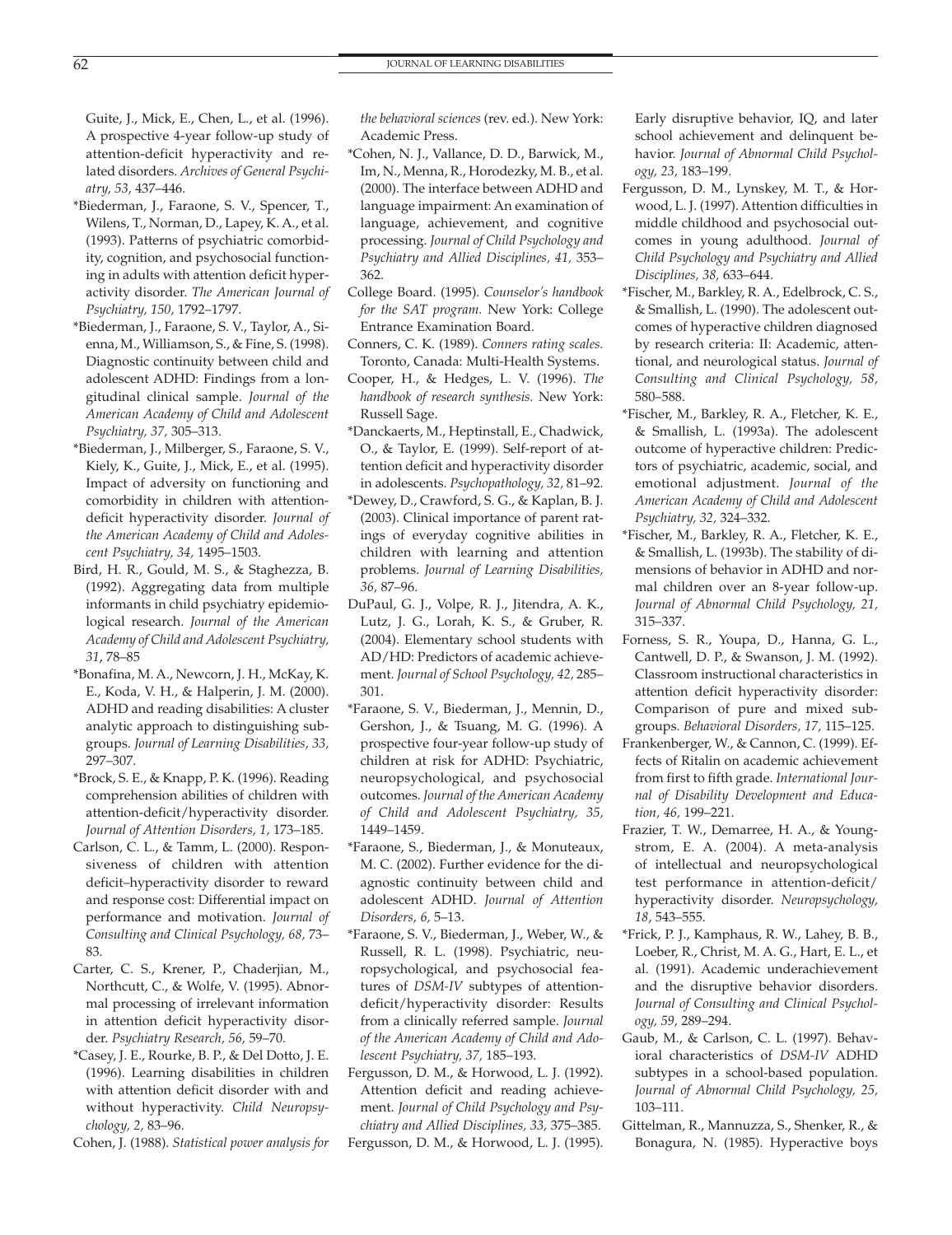almost grown up: I. Psychiatric status. *Archives of General Psychiatry, 42,* 937–947.

- \*Glutting, J. J., Monaghan, M. C., Adams, W., & Sheslow, D. (2002). Some psychometric properties of a system to measure ADHD among college students: Factor pattern, reliability, and one-year predictive validity. *Measurement and Evaluation in Counseling and Development, 34,* 194– 209.
- Glutting, J. J., & Oakland, T. (1993). *GATSB: Guide to the assessment of test session behavior for the WISC-III and WIAT.* San Antonio, TX: Psychological Corp.
- Glutting, J., Sheslow, D., & Adams, W. (2002). *CARE: College ADHD response evaluation.* Wilmington, DE: Wide Range.
- Glutting, J. J., Youngstrom, E. A., Oakland, T., & Watkins, M. W. (1996). Situational specificity and generality of test behaviors for samples of normal and referred children. *School Psychology Review, 25,* 94– 107.
- Glutting, J. J., Youngstrom, E. A., & Watkins, M. W. (2005). ADHD and college students: Exploratory and confirmatory factor structures using student and parent data. *Psychological Assessment, 17,* 44–55.
- Goldstein, H. S. (1987). Cognitive development in low attentive, hyperactive, and aggressive 6- through 11-year-old children. *Journal of the American Academy of Child and Adolescent Psychiatry, 26,* 214– 218.
- \*Greene, R. W., Biederman, J., Sienna, M., Garcia-Jetton, J., & Faraone, S. V. (1997). Adolescent outcome of boys with attention-deficit/hyperactivity disorder and social disability: Results from a 4-year longitudinal follow-up study. *Journal of Consulting and Clinical Psychology, 65,* 758–767.
- Halperin, J. M., Newcorn, J. H., Matier, K., Vanshdeep, S., McKay, K. E., & Schwartz, S. (1993). Discriminant validity of attention-deficit hyperactivity disorder. *Journal of the American Academy of Child and Adolescent Psychiatry, 32,* 1038–1043.
- \*Hechtman, L., Abikoff, H., Klein, R. G., Weiss, G., Respitz, C., Kouri, J., et al. (2004). Academic achievement and emotional status of children with ADHD treated for long-term methylphenidate and multimodal psychosocial treatment. *Journal of the American Academy of Child and Adolescent Psychiatry, 43,* 812–820.
- Hedges, L. V., & Olkin, I. (1985) *Statistical methods for meta-analyses.* New York: Academic Press.
- Heiligenstein, E., Conyers, L. M., Berns, A. R., & Smith, M. A. (1998). Preliminary normative data on *DSM-IV* attention deficit hyperactivity disorder in college students. *College Health, 46,* 185–188.
- \*Heiligenstein, E., Guenther, G., Levy, A., Savino, F., & Fulwiler, J. (1999). Psychological and academic functioning in college students with attention deficit hyperactivity disorder. *Journal of American College Health, 47,* 181–185.
- Hinshaw, S. P. (1992). Externalizing behavior problems and academic underachievement in childhood and adolescence: Causal relationships and underlying mechanisms. *Psychological Bulletin, 111,* 127–155.
- Hinshaw, S. P., Henker, B., & Whalen, C. K. (1984). Cognitive–behavioral and pharmacologic interventions for hyperactive boys: Comparative and combined effects. *Journal of Consulting and Clinical Psychology, 52,* 739–749.
- Hoza, B., Pelham, W. E., Dobbs, J., Owens, J. S., & Pillow, D. R. (2002). Do boys with attention-deficit/hyperactivity disorder have positive illusory self-concepts? *Journal of Abnormal Psychology, 111,* 268–278.
- \*Jensen, P. S., Hinshaw, S. P., Kraemer, H. C., Lenora, N., Newcorn, J. H., Abikoff, H. B., et al. (2001). ADHD comorbidity findings from the MTA study: Comparing comorbid subgroups. *Journal of the American Academy of Child and Adolescent Psychiatry, 40,* 147–158.
- Kamphaus, R. W. (2001). *Clinical assessment of child and adolescent intelligence* (2nd ed.). Boston: Allyn & Bacon.
- \*Krane, E., & Tannock, R. (2001). WISC-III third factor indexes learning problems by not attention deficit/hyperactivity disorder. *Journal of Attention Disorders, 5,* 69– 78.
- \*Kroese, J. M., Hynd, G. W., Knight, D. F., Hiemenz, J. R., & Hall, J. (2000). Clinical appraisal of spelling ability and its relationship to phonemic awareness (blending, segmenting, elision, and reversal), phonological memory, and reading in reading disabled, ADHD, and normal children. *Reading and Writing: An Interdisciplinary Journal, 13,* 105–131.
- \*Kuhne, M., Schachar, R., & Tannock, R. (1997). Impact of comorbid oppositional or conduct problems on attention-deficit hyperactivity disorder. *Journal of the American Academy of Child and Adolescent Psychiatry, 36,* 1715–1726.
- \*Lahey, B. B., Applegate, B., McBurnett, K., Biederman, J., Greenhill, L., Hynd, G. W.,

et al. (1994). *DSM-IV* field trials for attention deficit hyperactivity disorder. *The American Journal of Psychiatry, 151,* 1673– 1685.

- Lahey, B. B., Pelham, W. E., Stein, M. A., Loney, J., Trapani, C., Nugent, K., et al. (1998). Validity of *DSM-IV* attentiondeficit/hyperactivity disorder for younger children. *Journal of the American Academy of Child and Adolescent Psychiatry, 37,* 695– 702.
- \*Lamminmäki, T., Ahonen, T., Narhi, V., & Lyytinen, H. (1995). Attention deficit hyperactivity disorder subtypes: Are there differences in academic problems? *Developmental Neuropsychology, 11,* 297–310.
- Latham, P. H. (1995). Legal issues to the postsecondary student with ADD. *Journal of Postsecondary Education and Disability, 11,* 53–61.
- \*Latimer, W. W., August, G. J., Newcomb, M. D., Realmuto, G. M., Hektner, J. M., & Mathy, R. M. (2003). Child and family pathways to academic achievement and behavioral adjustment: A prospective sixyear study of children with and without ADHD. *Journal of Attention Disorders, 7,* 101–116.
- Lipsey, M. W., & Wilson, D. B. (2001). *Practical meta-analysis.* Thousand Oaks, CA: Sage.
- \*Livingston, R. B., Mears, G., Marshall, R., Gray, R., & Haak, R. A. (1996). Psychostimulant effects on neuropsychological, intellectual, and achievement measures for children and adolescents with attention deficit hyperactivity disorder. *Applied Neuropsychology, 3,* 174–177.
- Loeber, R., Green, S. M., Lahey, B. B., & Stouthamer-Loeber, M. (1989). Optimal informants on childhood disruptive behaviors. *Development and Psychopathology, 1,* 317–337.
- \*Mahone, E. M., Cirino, P. T., Cutting, L. E., Cerrone, P. M., Hagelthorn, K. M., Hiemenz, J. R., et al. (2002). Validity of the behavior rating inventory of executive function in children with ADHD and/or Tourette syndrome. *Archives of Clinical Neuropsychology, 17,* 643–662.
- Mannuzza, S., Gittelman-Klein, R., Bessler, A., Malloy, P., & LaPadula, M. (1993). Adult outcomes of hyperactive boys: Educational achievement, occupational rank, and psychiatric status. *Archives of General Psychiatry, 50,* 565–576.
- \*Marks, D. J., Himelstein, J., Newcorn, J. H., & Halperin, J. M. (1999). Identification of AD/HD subtypes using laboratorybased measures: A cluster analysis. *Jour-*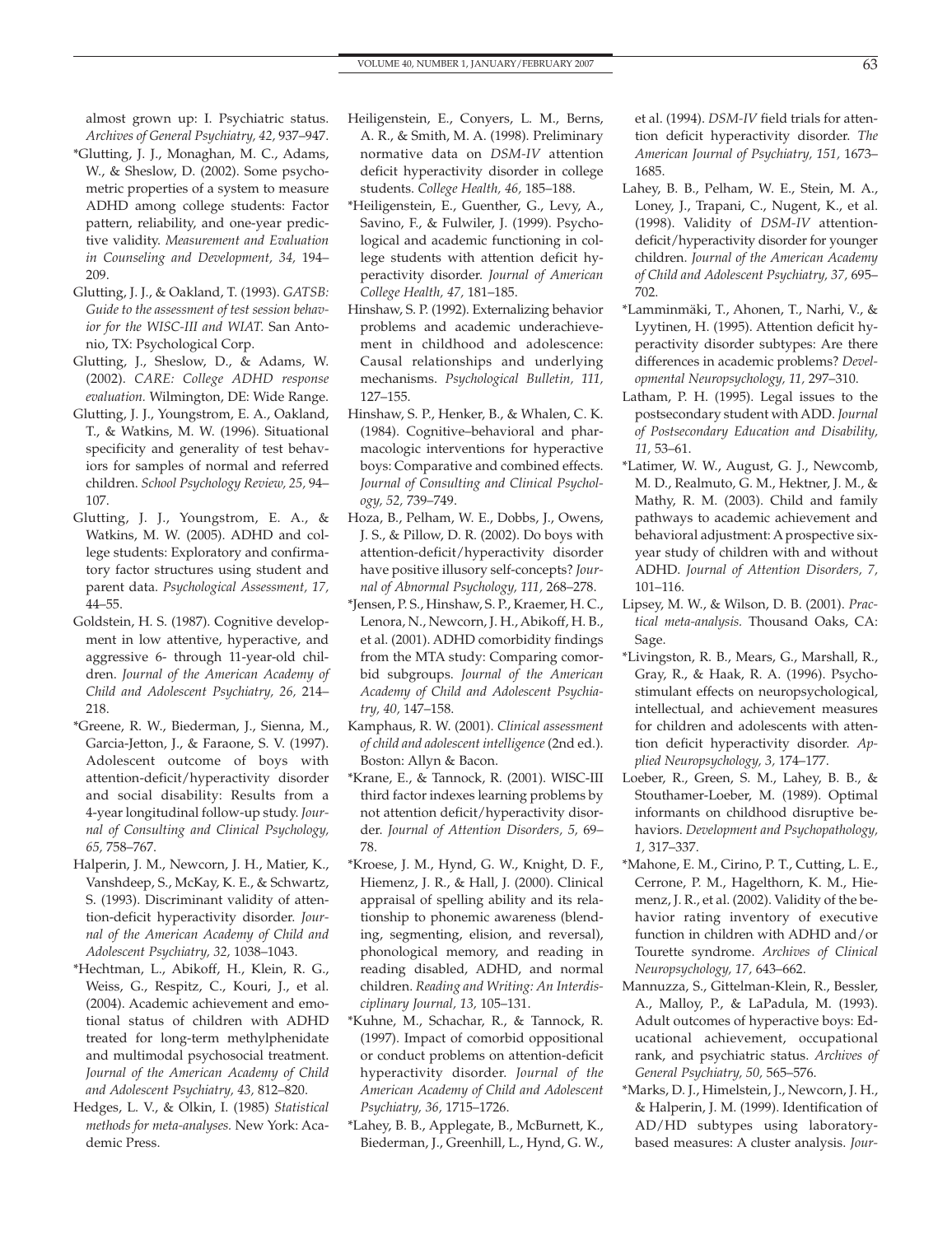*nal of Abnormal Child Psychology, 27,* 167– 175.

- \*Marshall, R. M., Hynd, G. W., Handwerk, M. J., & Hall, J. (1997). Academic underachievement in ADHD subtypes. *Journal of Learning Disabilities, 30,* 635–642.
- \*Matochik, J. A., Rumsey, J. M., Zametkin, A. J., Hamburger, S. D., & Cohen, R. M. (1996). Neuropsychological correlates of familial attention-deficit hyperactivity disorder in adults. *Neuropsychiatry, Neuropsychology, and Behavioral Neurology, 9,* 186–191.
- \*Mayes, G. G. (2002). Relationship between current quality of life and family of origin dynamics for college students with attention-deficit/hyperactivity disorder. *Journal of Attention Disorders, 5,* 211–222.
- \*Mayes, S. D., Calhoun, S. L., & Crowell, E. W. (2000). Learning disabilities and ADHD: Overlapping spectrum disorders. *Journal of Learning Disabilities, 33,* 417–424.
- McDermott, P. A. (1986). The observation and classification of exceptional child behavior. In R. T. Brown & C. R. Reynolds (Eds.), *Psychological perspectives on childhood exceptionality: A handbook* (pp. 136– 180). New York: Wiley.
- McKelvie, S. J. (1978). Graphic rating scales—How many categories? *The British Journal of Psychology, 69,* 185–202.
- \*Merrell, C., & Tymms, P. B. (2001). Inattention, hyperactivity, and impulsiveness: Their impact on academic achievement and progress. *The British Journal of Educational Psychology, 71,* 43–56.
- \*Mitsis, E. M., McKay, K. E., Schulz, K. P., Newcorn, J. H., & Halperin, J. (2000). Parent–teacher concordance for *DSM-IV* attention-deficit/hyperactivity disorder in a clinic-referred sample. *Journal of the American Academy of Child and Adolescent Psychiatry, 39,* 308–313.
- \*Molina, B. S. G., Smith, B. H., & Pelham, W. E. (2001). Factor structure and criterion validity of secondary school teacher ratings of ADHD and ODD. *Journal of Abnormal Child Psychology, 29,* 71–82.
- \*Morgan, A. E., Hynd, G. W., Riccio, C. A., & Hall, J. (1996). Validity of *DSM-IV* ADHD predominantly inattentive and combined types: Relationship to previous *DSM* diagnoses/subtype differences. *Journal of the American Academy of Child and Adolescent Psychiatry, 35,* 325–333.
- \*Muir-Broaddus, J. E., Rosenstein, L. D., Medina, D. E., & Soderberg, C. (2002). Neuropsychological test performance of children with ADHD relative to test

norms and parent behavior ratings. *Archives of Clinical Neuropsychology, 17,* 671–689.

- \*Nigg, J. T., Hinshaw, S. P., Carte, E. T., & Treuting, J. T. (1998). Neuropsychological correlates of childhood attention-deficit/ hyperactivity disorder: Explainable by comorbid disruptive behavior or reading problems? *Journal of Abnormal Psychology, 107,* 468–480.
- Orwin, R. G. (1983). A fail-safe *N* for effect size in meta-analysis. *Journal of Educational Statistics, 8,* 157–159.
- \*Pineda, D., Ardila, A., & Roselli, M. (1999). Neuropsychological and behavioral assessment of ADHD in seven- to twelve-yearold children: A discriminant analysis. *Journal of Learning Disabilities, 32,* 159–169.
- Purvis, K. L., & Tannock, R. (1997). Language abilities in children with attention deficit hyperactivity disorder, reading disabilities, and normal controls. *Journal of Abnormal Child Psychology, 25,* 133–144.
- Purvis, K. L., & Tannock, R. (2000). Phonological processing, not inhibitory control, differentiates ADHD and reading disability. *Journal of the American Academy of Child and Adolescent Psychiatry, 39,* 485– 494.
- \*Rapport, M. D., Scanlan, S. W., & Denney, C. B. (1999). Attention-deficit/ hyperactivity disorder and scholastic achievement: A model of dual developmental pathways. *Journal of Child Psychology and Psychiatry and Allied Disciplines, 40,* 1169–1183.
- Reid, R., Gonzalez, J. E., Nordness, P. D., Trout, A., & Epstein, M. H. (2004). A metaanalysis of the academic status of students with emotional/behavioral disturbance. *The Journal of Special Education, 38,* 130–143.
- \*Reid, R., Maag, J. W., Vasa, S. F., & Wright, G. (1994). Who are the children with attention deficit–hyperactivity disorder? A school-based survey. *The Journal of Special Education, 28,* 117–137.
- Reynolds, C. R., & Kamphaus, R. W. (1992). *Behavior assessment system for children.* Circle Pines, MN: American Guidance Service.
- \*Robin, A. L., & Vandermay, S. J. (1996). Validation of a measure for adolescent self-report of attention deficit disorder symptoms. *Developmental and Behavioral Pediatrics, 17,* 211–215.
- Rosenthal, R. (1991). *Meta-analytic procedures for social research* (Applied social research methods series, Vol. 6). Thousand Oaks, CA: Sage.
- Rosenthal, R., & Rubin, D. B. (1982). Comparing effect sizes of independent studies. *Psychological Bulletin, 92,* 500–504.
- \*Roy-Byrne, P., Scheele, L., Brinkley, J., Ward, N., Wiatrak, C., Russo, J., et al. (1997). Adult attention-deficit hyperactivity disorder: Assessment guidelines based on clinical presentation at a specialty clinic. *Comprehensive Psychiatry, 38,* 133–140.
- \*Rucklidge, J. J., & Tannock, R. (2001). Psychiatric, psychosocial, and cognitive functioning of female adolescents with ADHD. *Journal of the American Academy of Child and Adolescent Psychiatry, 40,* 530– 540.
- \*Saklofske, D. H., Schwean, V. L., & O'Donnell, L. (1996). WIAT performance of children with ADHD. *Canadian Journal of School Psychology, 12,* 55–59.
- \*Samuelsson, S., Lundbert, I., & Herkner, B. (2004). ADHD and reading disability in male adults: Is there an connection? *Journal of Learning Disabilities, 37,* 155–168.
- \*Sandson, T. A., Bachna, K. J., & Morin, M. D. (2000). Right hemisphere dysfunction in ADHD: Visual hemispatial inattention and clinical subtype. *Journal of Learning Disabilities, 33,* 83–88.
- Sattler, J. M. (2001). *Assessment of children: Cognitive applications* (4th ed.). San Diego: Author.
- \*Schachar, R., & Tannock, R. (1995). Test of four hypotheses of the comorbidity of attention-deficit hyperactivity disorder and conduct disorder. *Journal of the American Academy of Child and Adolescent Psychiatry, 34,* 639–648.
- \*Schaughency, E., McGee, R., Raja, S. N., Feehan, M., & Silva, P. (1994). Selfreported inattention, impulsivity, and hyperactivity at ages 15 and 18 years in the general population. *Journal of the American Academy of Child and Adolescent Psychiatry, 33,* 173–183.
- \*Seidman, L. J., Biederman, J., Faraone, S. V., Weber, W., Mennin, D., & Jones, J. (1997). A pilot study of neuropsychological function in girls with ADHD. *Journal of the American Academy of Child and Adolescent Psychiatry, 33,* 366–373.
- \*Seidman, L. J., Biederman, J., Monuteaux, M. C., Doyle, A. E., & Faraone, S. V. (2001). Learning disabilities and executive dysfunction in boys with attentiondeficit/hyperactivity disorder. *Neuropsychology, 15,* 544–556.
- Seidman, L. J., Biederman, J., Faraone, S. V., Weber, W., & Ouellette, C. (1997). Toward defining a neuropsychology of attention